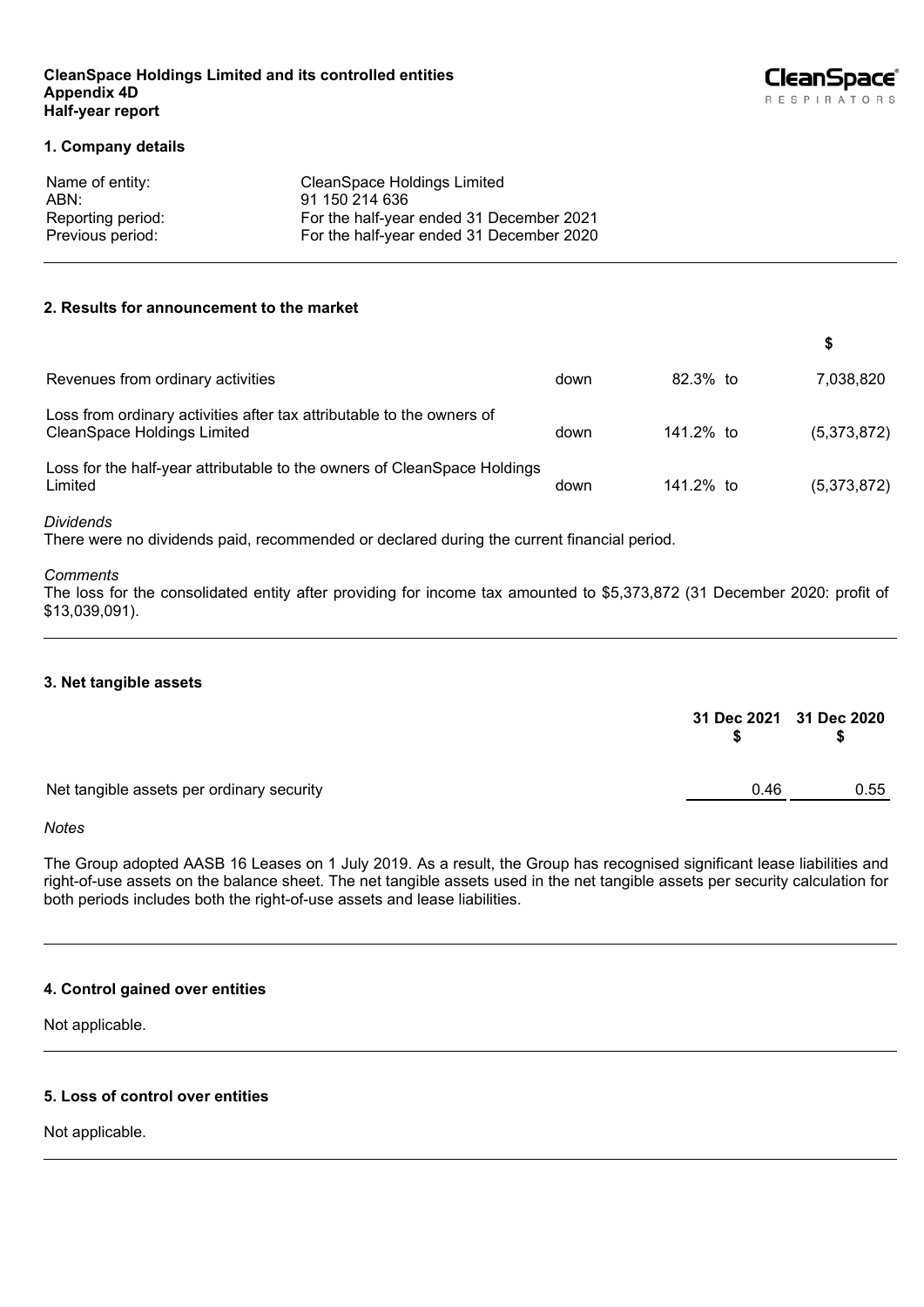#### **CleanSpace Holdings Limited and its controlled entities Appendix 4D Half-year report**



#### **6. Dividends**

*Current period* There were no dividends paid, recommended or declared during the current financial period.

*Previous period*

There were no dividends paid, recommended or declared during the previous financial period.

### **7. Dividend reinvestment plans**

Not applicable.

### **8. Details of associates and joint venture entities**

Not applicable.

#### **9. Foreign entities**

*Details of origin of accounting standards used in compiling the report:*

Not applicable.

#### **10. Audit qualification or review**

*Details of audit/review dispute or qualification (if any):*

The financial statements were subject to a review by the auditors and the review report is attached as part of the Interim Report.

#### **11. Attachments**

*Details of attachments (if any):*

The Interim Report of CleanSpace Holdings Limited for the half-year ended 31 December 2021 is attached.

**12. Signed**

Signed Ruce Keller **Bruce Rathie** 

Chairman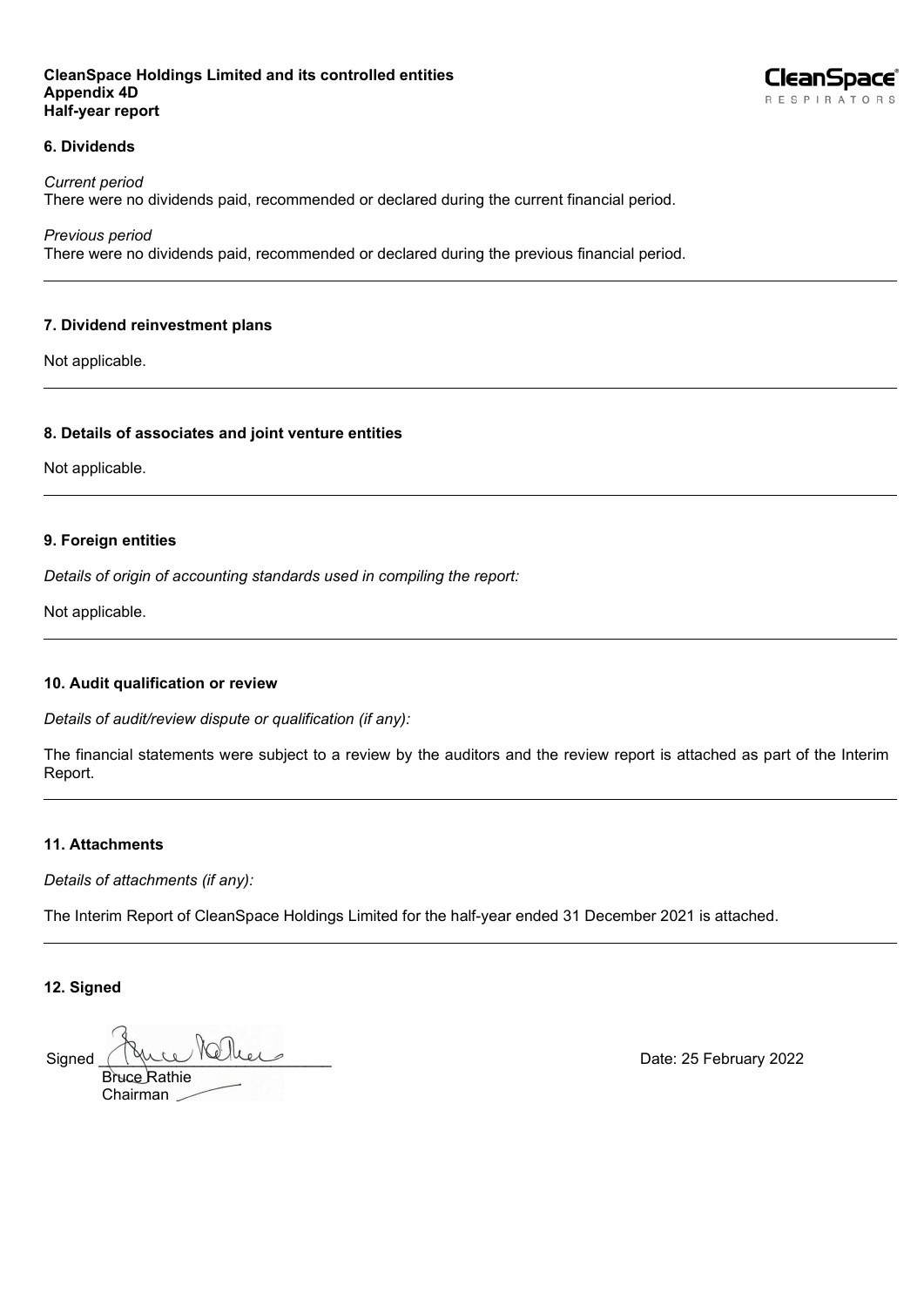



# INTERIM REPORT 31 December 2021

### **CleanSpace Holdings Limited**

and its Controlled Entities

ABN 91 150 214 636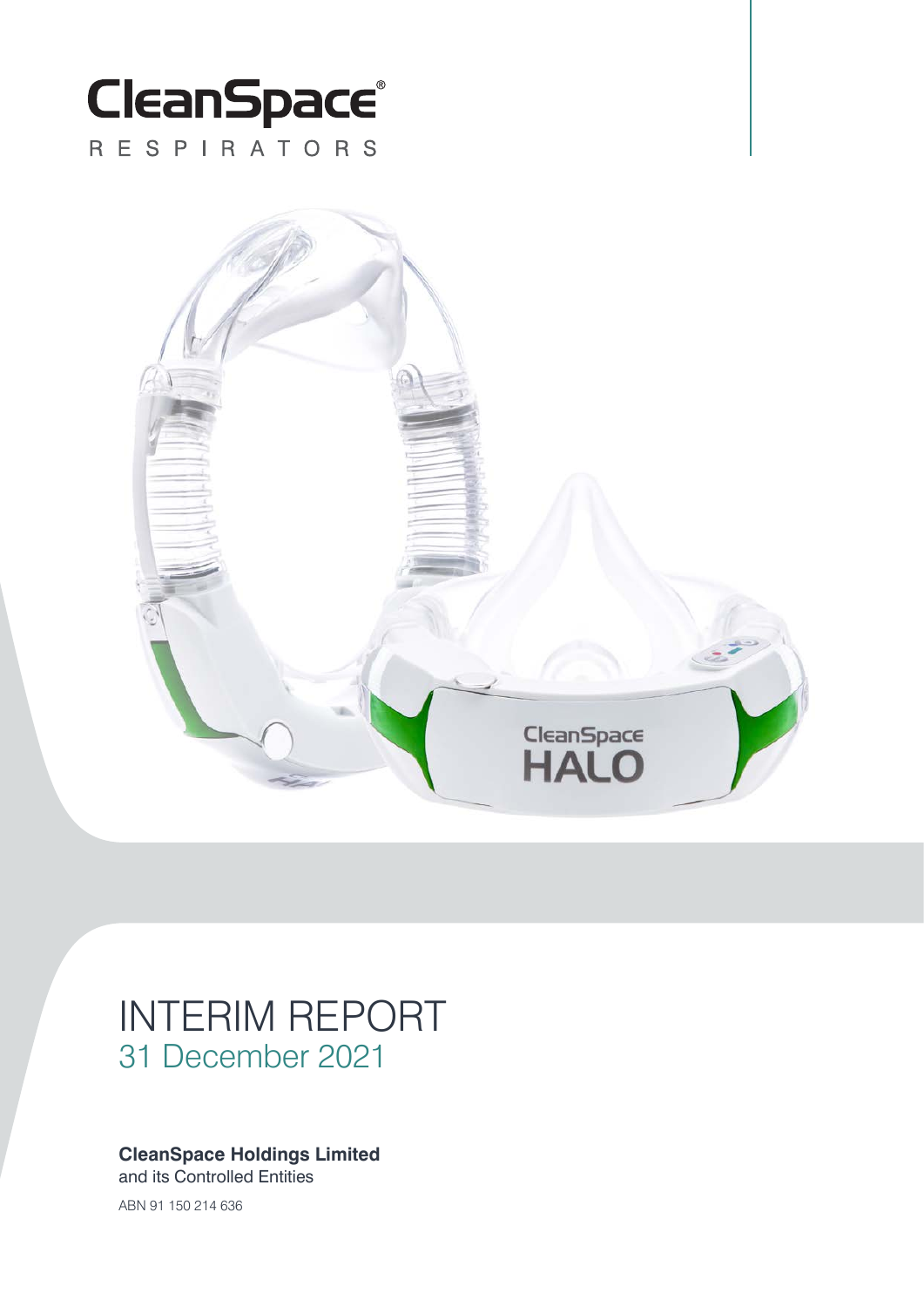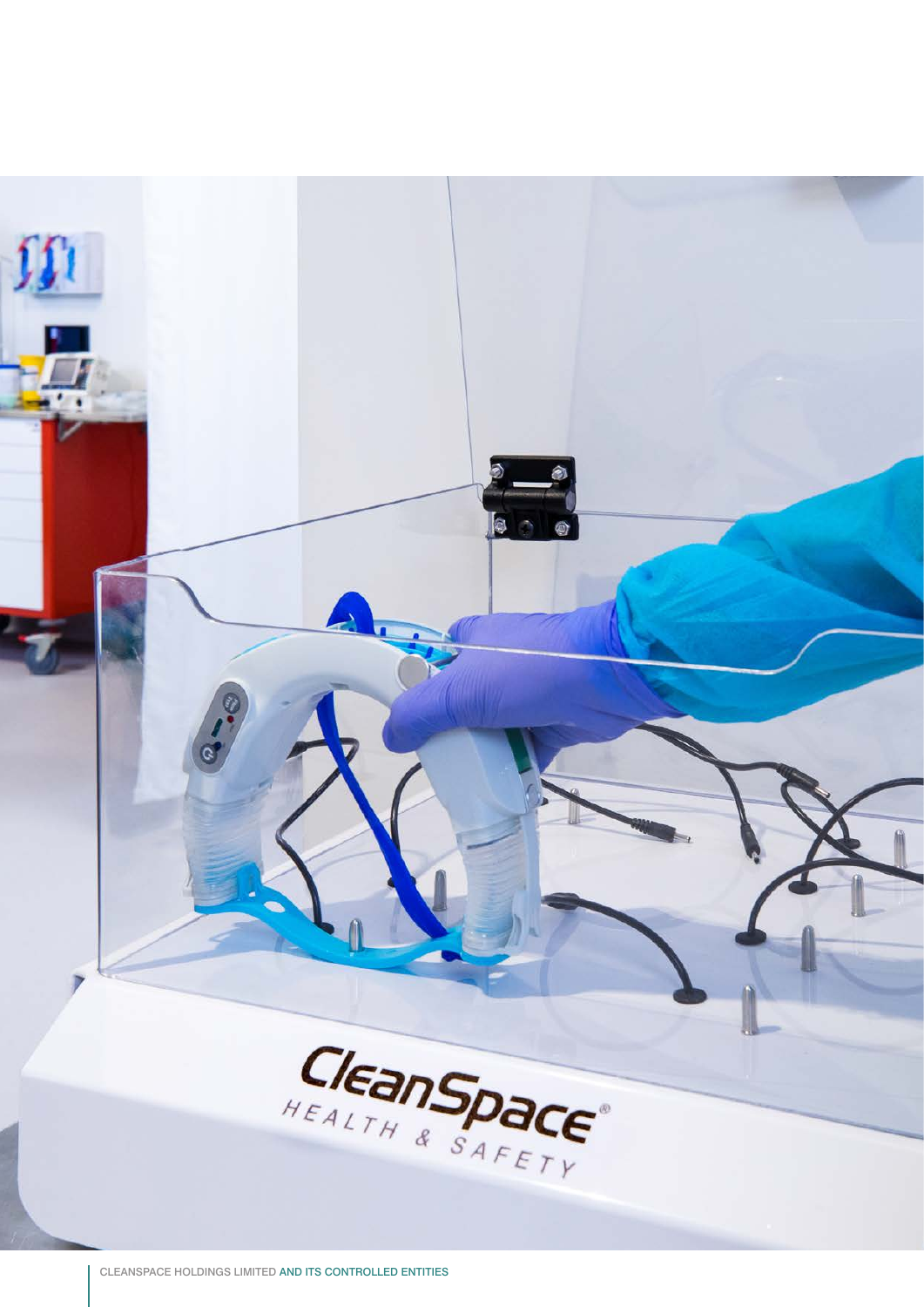# **ONTENTS**

- 2 | Directors' Report
- 5 | Auditor's Independence Declaration
- 6 | Statement of Profit or Loss and Other Comprehensive Income
- 7 | Statement of Financial Position
- 8 | Statement of Changes in Equity
- 9 | Statement of Cash Flows
- 10 | Notes to the Financial Statements
- 17 | Directors' Declaration
- 18 | Independent Auditor's Review Report to the Members of CleanSpace Holdings Limited

### GENERAL INFORMATION

The financial statements cover CleanSpace Holdings Limited as a consolidated entity consisting of CleanSpace Holdings Limited and the entities it controlled at the end of, or during, the half-year. The financial statements are presented in Australian dollars, which is CleanSpace Holdings Limited's functional and presentation currency.

CleanSpace Holdings Limited is a listed public Company limited by shares, incorporated and domiciled in Australia. Its registered office and principal place of business is:

Unit 5, 39 Herbert Street St Leonards NSW 2065 Australia

A description of the nature of the consolidated entity's operations and its principal activities are included in the Directors' report, which is not part of the financial statements.

The financial statements were authorised for issue, in accordance with a resolution of Directors, on 25 February 2022.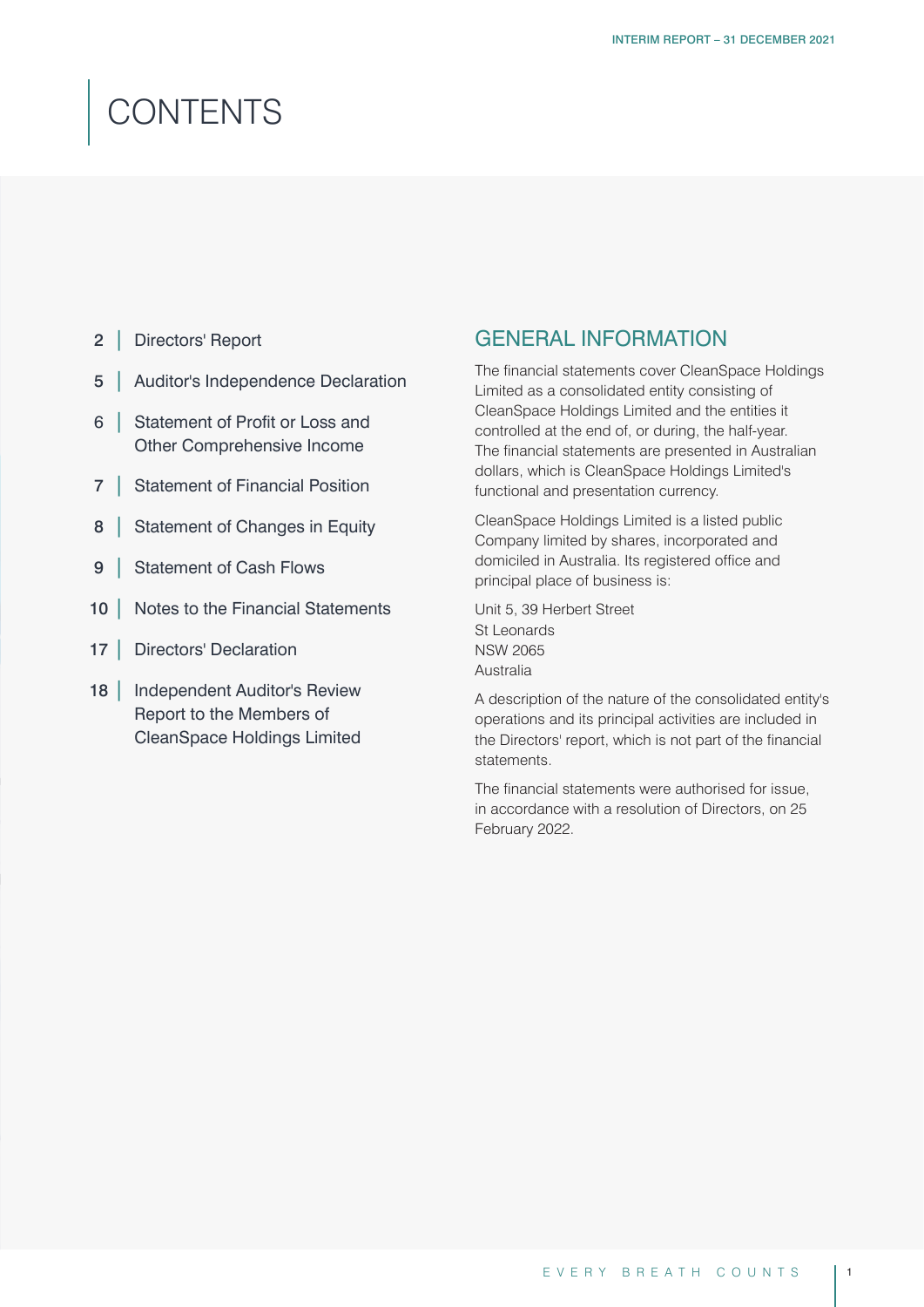# FOR THE HALF-YEAR ENDED 31 DECEMBER 2021 DIRECTORS' REPORT

The Directors present their report, together with the financial statements, on the consolidated entity (referred to hereafter as the 'Group' or 'consolidated entity') consisting of CleanSpace Holdings Limited (referred to hereafter as the 'Company' or 'parent entity') and the entities it controlled at the end of, or during, the half-year ended 31 December 2021.

### **DIRECTORS**

The names of the Directors in office at any time during, or since the end of, the period are:

| <b>Name</b>          | <b>Position</b>                                                 |
|----------------------|-----------------------------------------------------------------|
| <b>Bruce Rathie</b>  | Non-Executive Director and Chairman (appointed 18 October 2021) |
| Dr Alexandra Birrell | Executive Director and Chief Executive Officer                  |
| Lisa Hennessy        | Non-Executive Director (appointed 9 December 2021)              |
| Dan Kao              | Executive Director and Director of Operations                   |
| Graham McLean        | Non-Executive Director (appointed 1 February 2022)              |
| William Highland     | Non-Executive Director (resigned 31 October 2021)               |
| Craig Lawn           | Non-Executive Director (resigned 31 December 2021)              |
| Dr Ronald Weinberger | Non-Executive Director (resigned 31 January 2022)               |

Directors have been in office since the start of the period to the date of this report unless otherwise stated.

### PRINCIPAL ACTIVITIES

The principal activities of the Group are the design, manufacture and sale of respirators and related products and services.

### DIVIDENDS

There were no dividends paid, recommended or declared during the current or previous financial half-year.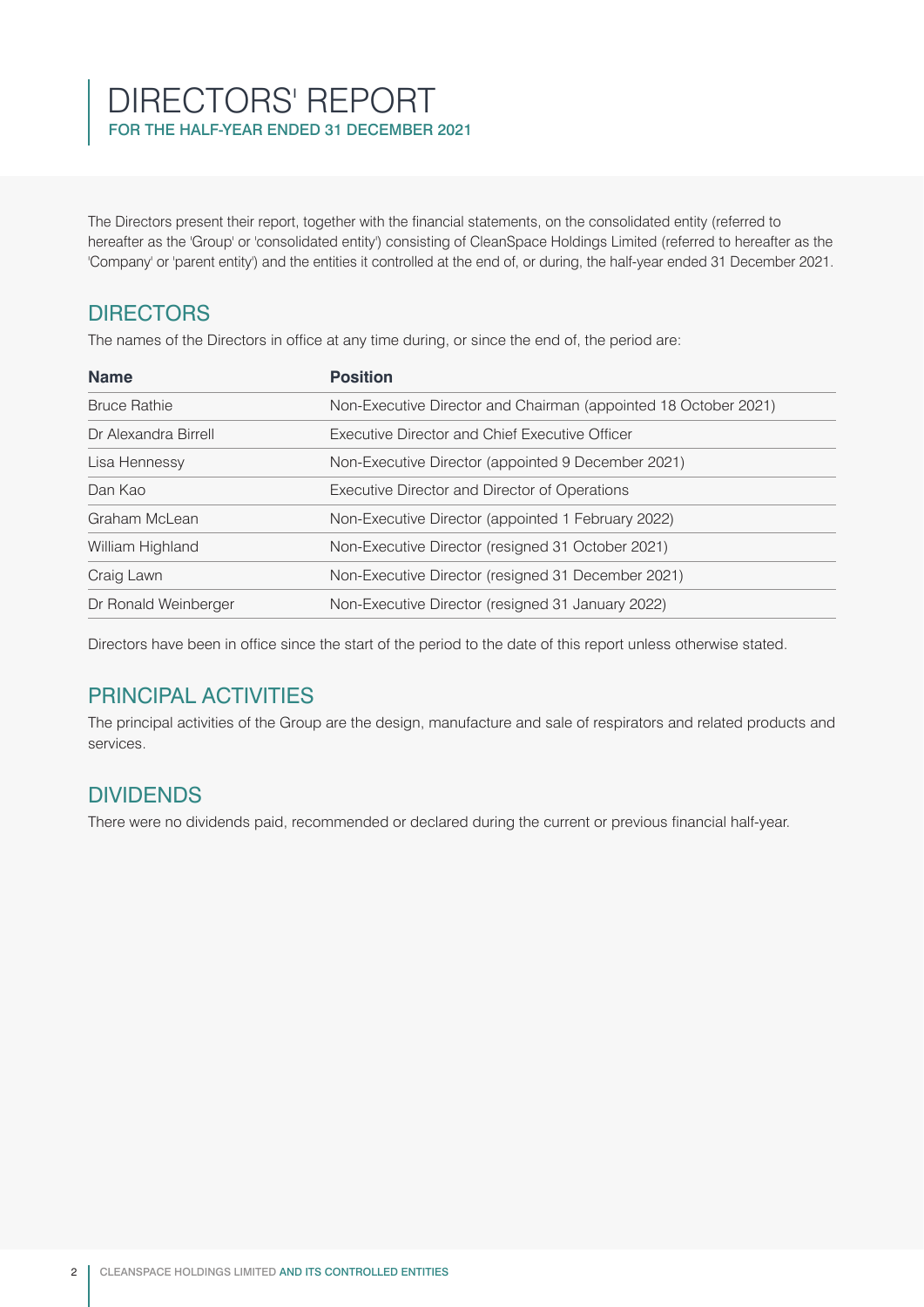## FOR THE HALF-YEAR ENDED 31 DECEMBER 2021 DIRECTORS' REPORT

### REVIEW OF OPERATIONS

The loss for the consolidated entity after providing for income tax amounted to \$5,373,872 (31 December 2020: profit of \$13,039,091).

A summary of the results for the year is below:

|                                                                             | 31 Dec 2021<br>৬ | 31 Dec 2020<br>ъ | Change<br>℅ |
|-----------------------------------------------------------------------------|------------------|------------------|-------------|
| Revenue from sales of goods and services                                    | 7,038,820        | 39,697,127       | (82)        |
| Cost of sales                                                               | (1,731,868)      | (8,633,288)      | (80)        |
| Gross profit                                                                | 5,306,952        | 31,063,839       | (83)        |
| Other income                                                                | 8,600            | 47,011           | (82)        |
| Operating expenses (excluding depreciation,<br>amortisation and impairment) | (12, 135, 143)   | (11, 976, 401)   |             |
| Depreciation, amortisation and impairment                                   | (487, 232)       | (722, 210)       | (33)        |
| Interest income/(expense) net                                               | (67, 533)        | (29, 682)        | 128         |
| Income tax benefit/(expense)                                                | 2,000,484        | (5,343,466)      | 137         |
| (Loss)/profit after tax                                                     | (5,373,872)      | 13,039,091       | (141)       |

#### **Sales, gross profit and margin**

Sales for the period were \$7.0 million, a decrease of 82% over the prior corresponding period ("H1 2021"). The decrease in sales was driven by a surplus of low technology masks in the market and ongoing COVID outbreaks creating disruption to customers' business activity and economic recovery. Monthly sales levels during the period were highly volatile.

Healthcare sales were 56% of revenue in the current period compared with 78% in the prior corresponding period. Rest of world was the largest sales region contributing 55% of sales (H1 2021: 33%). European sales contributed 26% (H1 2021:18%) and North America contributed 19% (H1 2021:49%).

Gross profit was \$5.3 million compared with \$31.1 million in the prior corresponding period. Gross margin as a percentage of sales was 75% compared with 78% in the prior corresponding period. The decrease in gross margin was due to a shift in sales from majority direct to larger sales via distributors.

### **Operating expenses (excluding depreciation, amortisation and impairment)**

Operating expenses consist of:

|                                                                                   | 31 Dec 2021<br>\$ | 31 Dec 2020<br>S | Change<br>% |
|-----------------------------------------------------------------------------------|-------------------|------------------|-------------|
| Employee benefits and staff related expenses                                      | 6,480,351         | 5,807,732        | 12          |
| Marketing and sales expenses                                                      | 2,654,176         | 1,817,198        | 46          |
| Research, development and intellectual property expenses                          | 812.804           | 717.618          | 13          |
| Other operating expenses (excluding depreciation,<br>amortisation and impairment) | 2,187,812         | 3,633,853        | (40)        |
| Total                                                                             | 12,135,143        | 11,976,401       |             |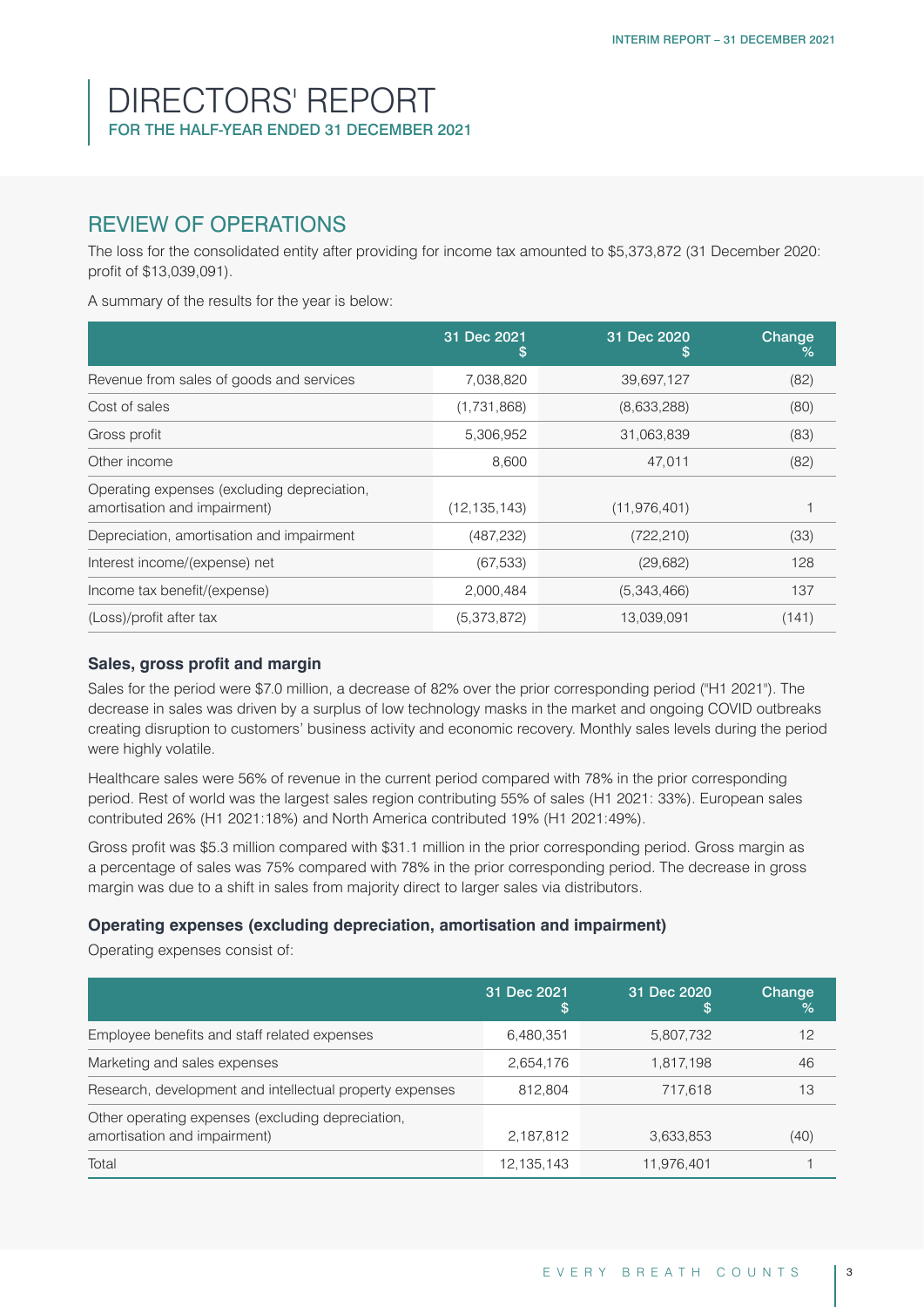# FOR THE HALF-YEAR ENDED 31 DECEMBER 2021 DIRECTORS' REPORT

### **REVIEW OF OPERATIONS (CONT.)**

#### **Operating expenses (excluding depreciation, amortisation and impairment) (cont.)**

- Employee benefits and staff related expenses increased due to increased headcount. The company invested in sales capabilities in its core markets. Employment costs remain the largest expense.
- Marketing and sales expenses increased 46% as a result of investment in ongoing activities to increase lead acquisition and brand awareness, and to position the Group with governments and key stakeholders.
- Research, development and intellectual property (IP) expenses grew by 13% as the company continues to invest in its new product and technology roadmaps and protecting its IP.
- Other operating expenses decreased by 40%. This category includes general and administrative expense such as public company costs, professional services, occupancy costs, travel and insurance. The prior corresponding period included \$1.0 million in costs associated with the IPO. The Company has ongoing cost management programs to support its lean operating model.

### FINANCIAL POSITION

The following table provides a snapshot of important balances from the Group's statement of financial position as at 31 December 2021:

|                                | As at<br>31 Dec 2021<br>\$ | As at<br>30 Jun 2021<br>S. | <b>Movement</b><br>% |
|--------------------------------|----------------------------|----------------------------|----------------------|
| Cash (including term deposits) | 30,527,712                 | 38,241,372                 | (20)                 |
| <b>Borrowings</b>              | (2,420,795)                | (2,387,275)                |                      |
| Inventories                    | 4,403,118                  | 4.609.942                  | (4)                  |
| Net assets                     | 35,498,143                 | 40,729,000                 | (13)                 |

The Company's balance sheet remains strong with cash of \$30.5 million and minimal debt at 31 December 2021. Inventory levels remain stable, supply risk management strategies are in place and the Company is well positioned to withstand any supply chain disruptions that may occur.

### SUBSEQUENT EVENTS

The impact of the COVID-19 pandemic on both local and global economies is ongoing and the situation is continually evolving. This creates an uncertain trading environment for the Group and it is not practical to estimate the potential impact, positive or negative after the reporting date.

No other matter or circumstance has arisen since 31 December 2021 that has significantly affected, or may significantly affect the consolidated entity's operations, the results of those operations, or the consolidated entity's state of affairs in future financial years.

### AUDITOR'S INDEPENDENCE DECLARATION

A copy of the auditor's independence declaration as required under section 307C of the *Corporations Act 2001* is set out immediately after this Directors' report.

This report is made in accordance with a resolution of Directors, pursuant to section 306(3)(a) of the *Corporations Act 2001*.

On behalf of the Directors

Juce Beller  $\sqrt{2}$ 

Bruce Rathie 25 February 2022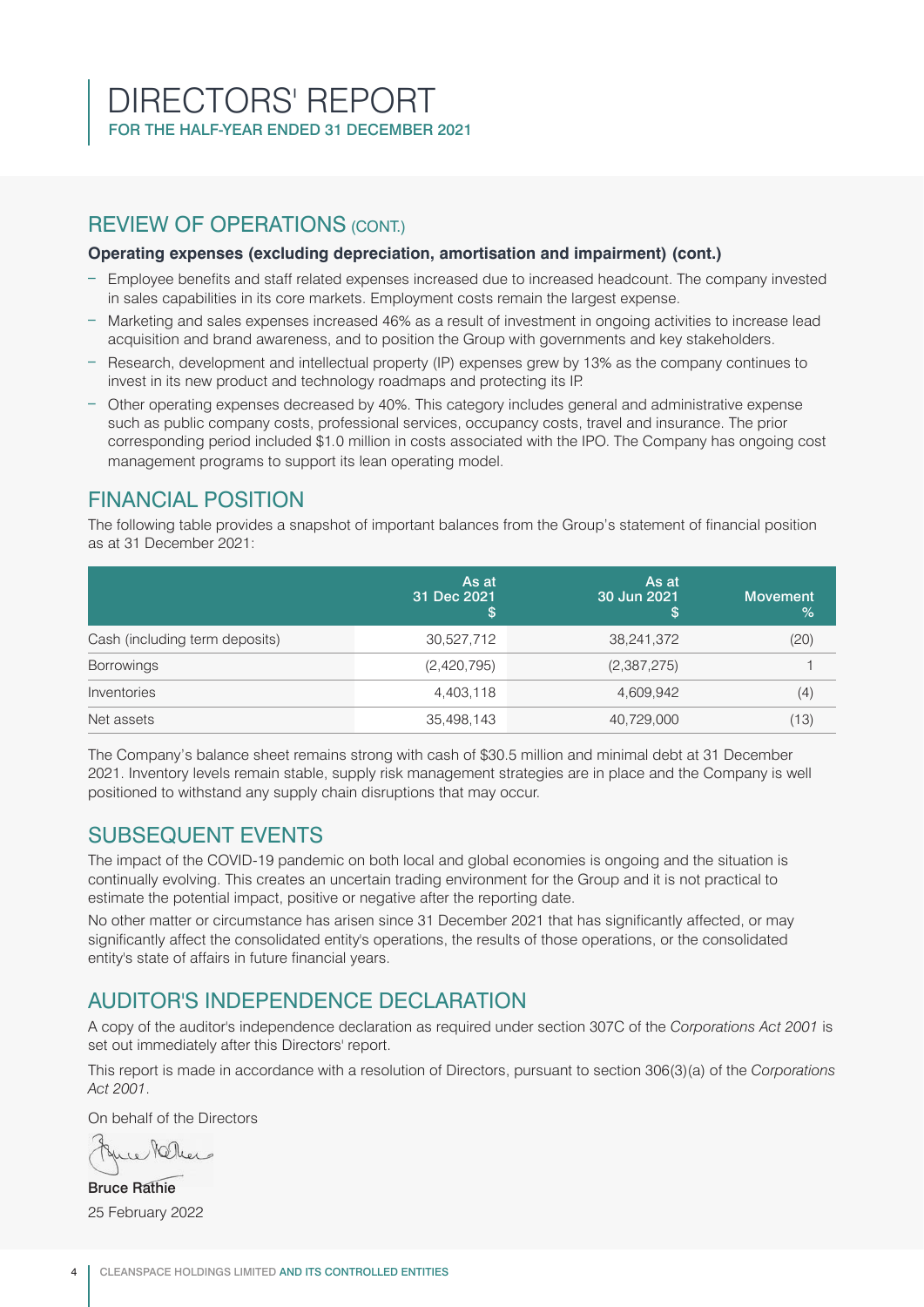# FOR THE HALF-YEAR ENDED 31 DECEMBER 2021 AUDITOR'S INDEPENDENCE DECLARATION



### CleanSpace Holdings Limited

#### Auditors Independence Declaration under Section 307C of the Corporations Act 2001 a) no contraventions of the auditor independence requirements as set out in the *Corporations Act*

I declare that, to the best of my knowledge and belief, during the half-year ended 31 December 2021, there have been:

- a) no contraventions of the auditor independence requirements as set out in the *Corporations Act 2001* in relation to the review, and
- b) no contraventions of any applicable code of professional conduct in relation to the review.



 $\overline{1}$ SYDNEY, NSW

**SCOTT TOBUTT** PARTNER

25 FEBRUARY 2022 SYDNEY, NSW

PKF (NS) Audit & Assurance Limited Partnership ABN 91 850 861 839

Liability limited by a scheme approved under Professional Standards Legislation Sydney

Level 8, 1 O'Connell Street Sydney NSW 2000 Australia GPO Box 5446 Sydney NSW 2001 PO Box 2368 Dangar NSW 2309 p +61 2 8346 6000 f +61 2 8346 6099

#### Newcastle

755 Hunter Street Newcastle West NSW 2302 Australia p +61 2 4962 2688 f +61 2 4962 3245

responsibility or liability for the actions or inactions of any individual member or correspondent firm or firms. PKF (NS) Audit & Assurance Limited Partnership is a member firm of the PKF International Limited family of separately owned firms and does not accept any

For our office locations visit www.pkf.com.au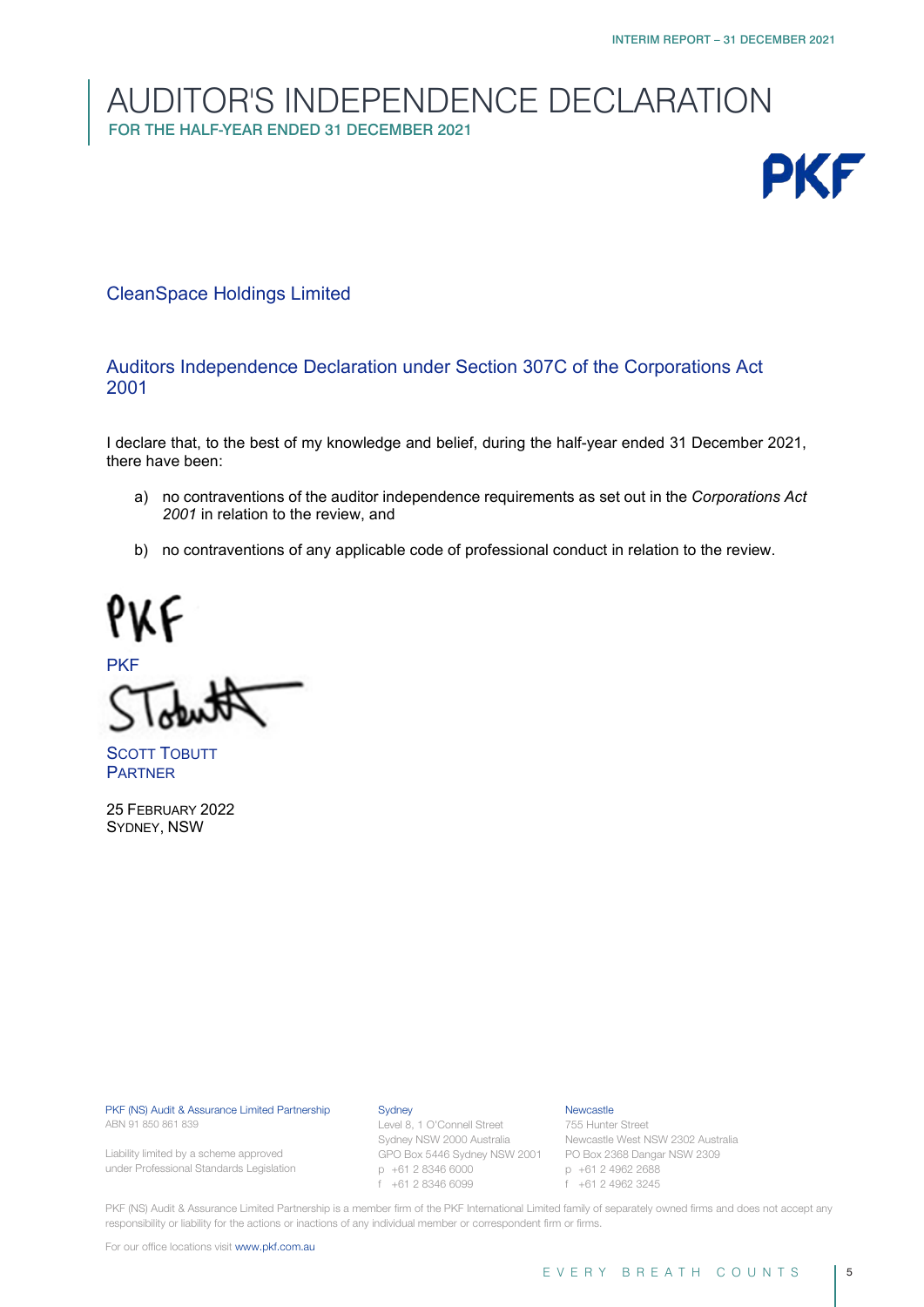# STATEMENT OF PROFIT OR LOSS AND OTHER COMPREHENSIVE INCOME

FOR THE HALF-YEAR ENDED 31 DECEMBER 2021

|                                                                                                                                                                                                                                                                            |              | Consolidated                                                                        |                                                                                        |  |
|----------------------------------------------------------------------------------------------------------------------------------------------------------------------------------------------------------------------------------------------------------------------------|--------------|-------------------------------------------------------------------------------------|----------------------------------------------------------------------------------------|--|
|                                                                                                                                                                                                                                                                            | <b>Note</b>  | 31 Dec 2021<br>S                                                                    | 31 Dec 2020<br>S                                                                       |  |
| Revenue<br>Cost of sales                                                                                                                                                                                                                                                   | $\mathbf{2}$ | 7,038,820<br>(1,731,868)                                                            | 39,697,127<br>(8,633,288)                                                              |  |
| <b>Gross profit</b>                                                                                                                                                                                                                                                        |              | 5,306,952                                                                           | 31,063,839                                                                             |  |
| Other income                                                                                                                                                                                                                                                               | 3            | 8,600                                                                               | 47,011                                                                                 |  |
| Employee benefits & staff related expenses<br>Marketing and sales expenses<br>Administration and other operating expenses<br>Research, development and intellectual property expenses<br>Legal and professional fees<br>Depreciation, amortisation and impairment expenses | 4            | (6,480,351)<br>(2,654,176)<br>(1,583,389)<br>(812, 804)<br>(604, 423)<br>(487, 232) | (5,807,732)<br>(1, 817, 198)<br>(2,021,708)<br>(717, 618)<br>(1,612,145)<br>(722, 210) |  |
| <b>Operating (loss)/profit</b>                                                                                                                                                                                                                                             |              | (7,306,823)                                                                         | 18,412,239                                                                             |  |
| Finance income - interest<br>Finance costs                                                                                                                                                                                                                                 |              | 27,955<br>(95, 488)                                                                 | 25,998<br>(55,680)                                                                     |  |
| (Loss)/profit before income tax benefit/(expense)<br>Income tax benefit/(expense)                                                                                                                                                                                          | 5            | (7, 374, 356)<br>2,000,484                                                          | 18,382,557<br>(5,343,466)                                                              |  |
| (Loss)/profit after income tax benefit/(expense) for the half-year<br>attributable to the owners of CleanSpace Holdings Limited                                                                                                                                            |              | (5,373,872)                                                                         | 13,039,091                                                                             |  |
| Other comprehensive income<br>Items that may be reclassified subsequently to profit or loss                                                                                                                                                                                |              |                                                                                     |                                                                                        |  |
| Foreign currency translation                                                                                                                                                                                                                                               |              | 4,016                                                                               | 2,616                                                                                  |  |
| Other comprehensive income for the half-year, net of tax                                                                                                                                                                                                                   |              | 4,016                                                                               | 2,616                                                                                  |  |
| Total comprehensive (loss)/income for the half-year attributable<br>to the owners of CleanSpace Holdings Limited                                                                                                                                                           |              | (5,369,856)                                                                         | 13,041,707                                                                             |  |

*The above statement of profit or loss and other comprehensive income should be read in conjunction with the accompanying notes.*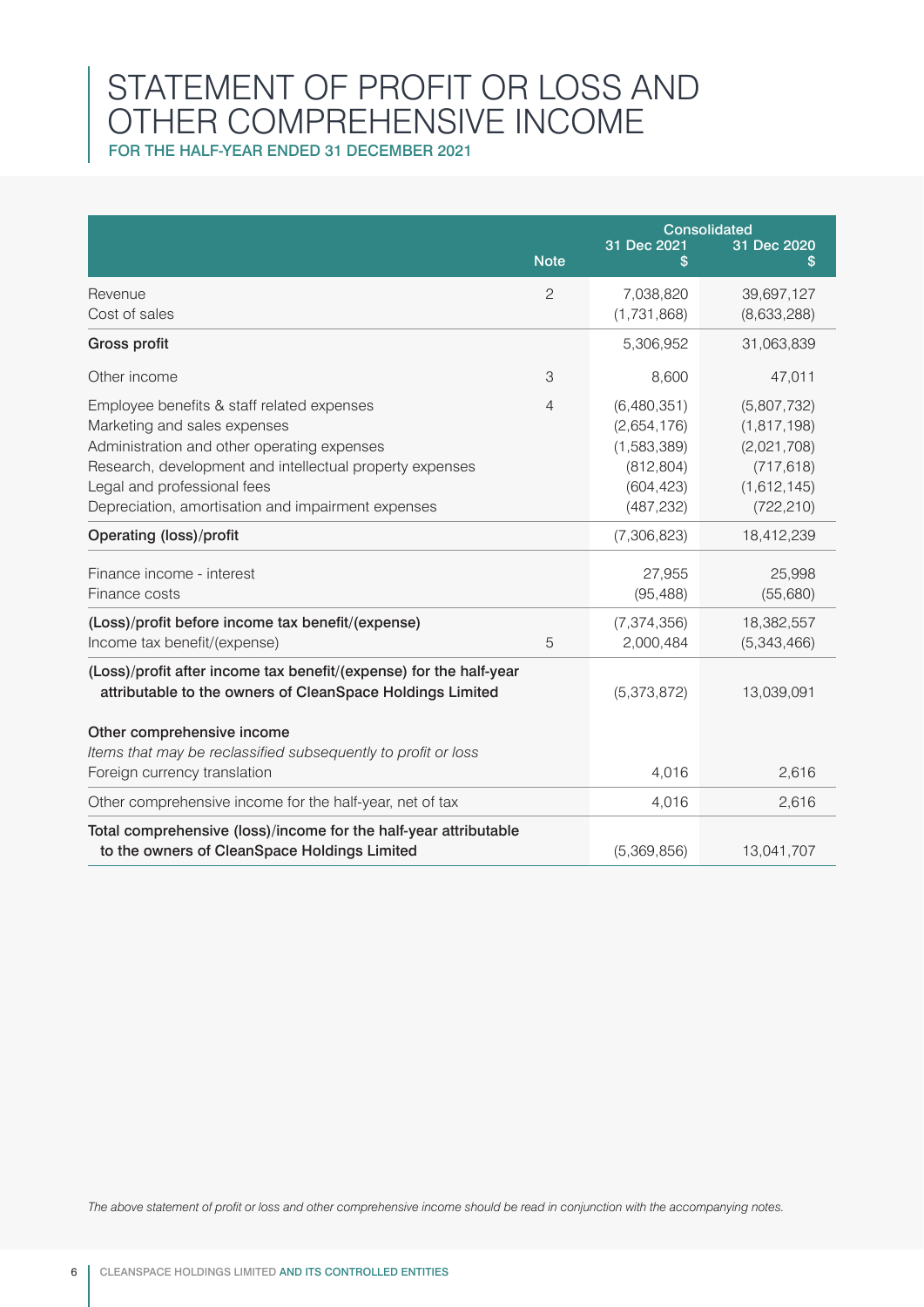# AS AT 31 DECEMBER 2021 STATEMENT OF FINANCIAL POSITION

|                                                     |                | Consolidated       |                   |  |
|-----------------------------------------------------|----------------|--------------------|-------------------|--|
|                                                     | <b>Note</b>    | 31 Dec 2021<br>S   | 30 Jun 2021<br>\$ |  |
| Assets                                              |                |                    |                   |  |
| <b>Current assets</b>                               |                |                    |                   |  |
| Cash and cash equivalents                           |                | 14,465,120         | 22,207,104        |  |
| Trade and other receivables                         |                | 2,748,028          | 2,442,573         |  |
| <b>Financial assets</b>                             | $6\,$          | 16,062,592         | 16,034,268        |  |
| Inventories                                         | $\overline{7}$ | 4,403,118          | 4,609,942         |  |
| Income tax receivable<br>Other assets               |                | 832,310<br>624,308 | 476,710           |  |
| Total current assets                                |                | 39, 135, 476       | 45,770,597        |  |
|                                                     |                |                    |                   |  |
| Non-current assets<br>Property, plant and equipment |                | 1,936,527          | 1,947,727         |  |
| Right-of-use assets                                 | 8              | 1,705,256          | 1,943,305         |  |
| Deferred tax                                        |                | 832,632            | 1,055,248         |  |
| Total non-current assets                            |                | 4,474,415          | 4,946,280         |  |
| <b>Total assets</b>                                 |                | 43,609,891         | 50,716,877        |  |
|                                                     |                |                    |                   |  |
| <b>Liabilities</b><br><b>Current liabilities</b>    |                |                    |                   |  |
| Trade and other payables                            |                | 2,085,658          | 2,431,053         |  |
| Contract liabilities                                |                | 11,679             | 2,921             |  |
| <b>Borrowings</b>                                   | 9              | 2,420,795          | 2,384,343         |  |
| Lease liabilities                                   | 10             | 413,438            | 396,733           |  |
| Income tax payable                                  |                |                    | 1,576,810         |  |
| Employee benefits                                   |                | 1,001,357          | 626,914           |  |
| Provisions                                          |                | 338,758            | 498,758           |  |
| <b>Total current liabilities</b>                    |                | 6,271,685          | 7,917,532         |  |
| <b>Non-current liabilities</b>                      |                |                    |                   |  |
| <b>Borrowings</b>                                   | 9              |                    | 2,932             |  |
| Lease liabilities                                   | 10             | 1,384,858          | 1,598,615         |  |
| Deferred tax                                        |                | 380,792            | 143,013           |  |
| Employee benefits                                   |                | 74,413             | 325,785           |  |
| Total non-current liabilities                       |                | 1,840,063          | 2,070,345         |  |
| <b>Total liabilities</b>                            |                | 8,111,748          | 9,987,877         |  |
| Net assets                                          |                | 35,498,143         | 40,729,000        |  |
| <b>Equity</b>                                       |                |                    |                   |  |
| Issued capital                                      | 11             | 33,430,564         | 33,430,564        |  |
| Reserves                                            |                | 677,021            | 534,006           |  |
| Retained profits                                    |                | 1,390,558          | 6,764,430         |  |
| Total equity                                        |                | 35,498,143         | 40,729,000        |  |

*The above statement of financial position should be read in conjunction with the accompanying notes.*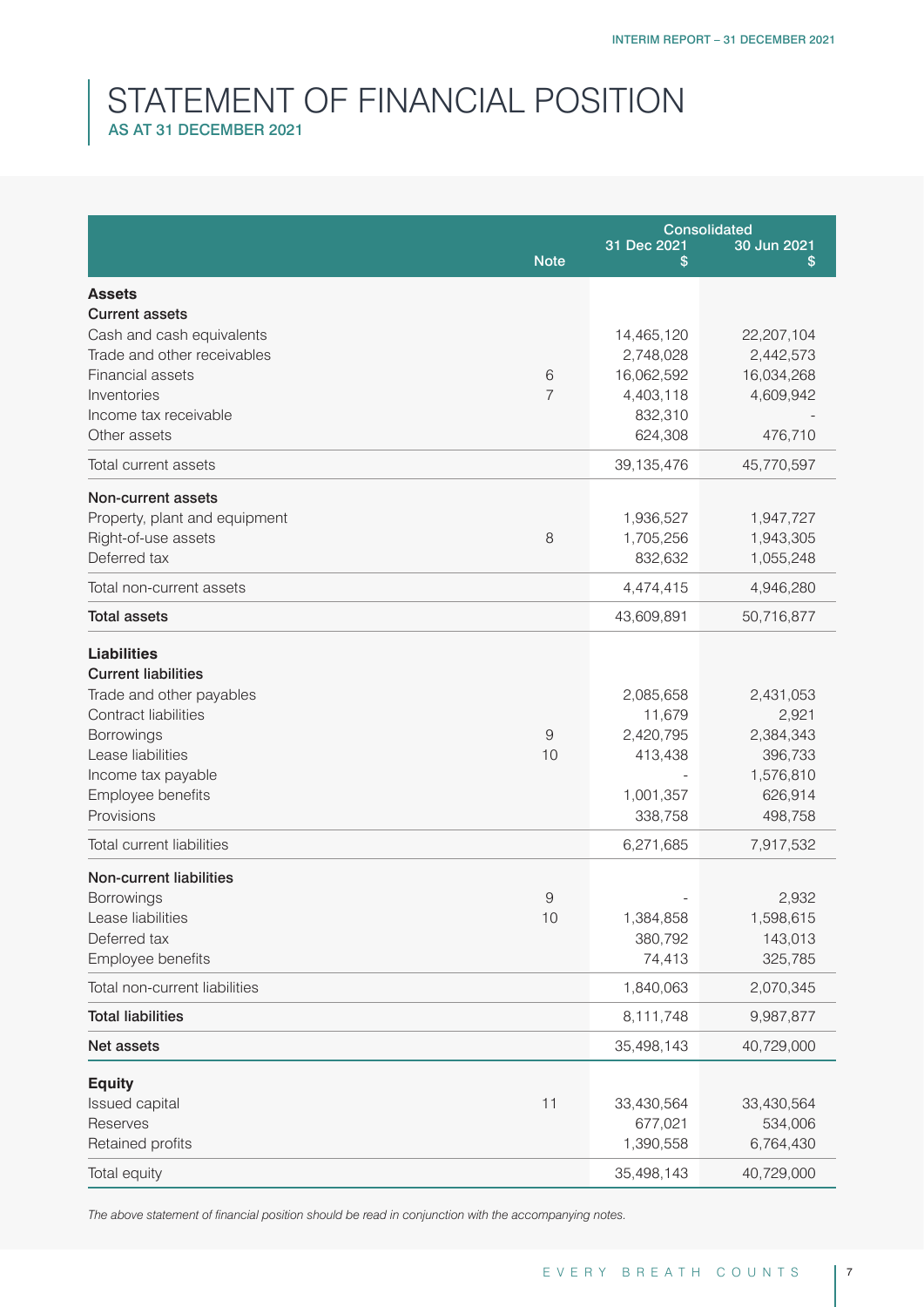# FOR THE HALF-YEAR ENDED 31 DECEMBER 2021 STATEMENT OF CHANGES IN EQUITY

| Consolidated                                                                                                                                 | <b>Issued</b><br>capital<br>\$         | <b>Reserves</b><br>S | <b>Retained</b><br><b>Profits</b><br>S | <b>Total</b><br>equity |
|----------------------------------------------------------------------------------------------------------------------------------------------|----------------------------------------|----------------------|----------------------------------------|------------------------|
| Balance at 1 July 2020                                                                                                                       | 14,347,548                             | 10.995               | (4,622,692)                            | 9,735,851              |
| Profit after income tax expense for the half-year<br>Other comprehensive income for the half-year, net of tax                                |                                        | 2,616                | 13,039,091                             | 13,039,091<br>2,616    |
| Total comprehensive income for the half-year                                                                                                 |                                        | 2.616                | 13,039,091                             | 13,041,707             |
| Transactions with owners in their capacity as owners:<br>Contributions of equity, net of transaction costs<br>Share-based payments (note 12) | 19,083,016<br>$\overline{\phantom{a}}$ | 145,800              | $\overline{\phantom{0}}$               | 19,083,016<br>145,800  |
| Balance at 31 December 2020                                                                                                                  | 33.430.564                             | 159.411              | 8.416.399                              | 42.006.374             |

| <b>Consolidated</b>                                                                                         | <b>Issued</b><br>capital<br>S | <b>Reserves</b><br>\$             | Retained<br><b>Profits</b><br>S | <b>Total</b><br>equity<br>S |
|-------------------------------------------------------------------------------------------------------------|-------------------------------|-----------------------------------|---------------------------------|-----------------------------|
| Balance at 1 July 2021                                                                                      | 33,430,564                    | 534,006                           | 6.764.430                       | 40,729,000                  |
| Loss after income tax benefit for the half-year<br>Other comprehensive income for the half-year, net of tax |                               | $\overline{\phantom{0}}$<br>4.016 | (5,373,872)                     | (5,373,872)<br>4.016        |
| Total comprehensive income for the half-year                                                                |                               | 4.016                             | (5,373,872)                     | (5,369,856)                 |
| Transactions with owners in their capacity as owners:<br>Share-based payments (note 12)                     | $\overline{\phantom{a}}$      | 138,999                           |                                 | 138.999                     |
| Balance at 31 December 2021                                                                                 | 33.430.564                    | 677.021                           | 1.390.558                       | 35.498.143                  |

*The above statement of changes in equity should be read in conjunction with the accompanying notes.*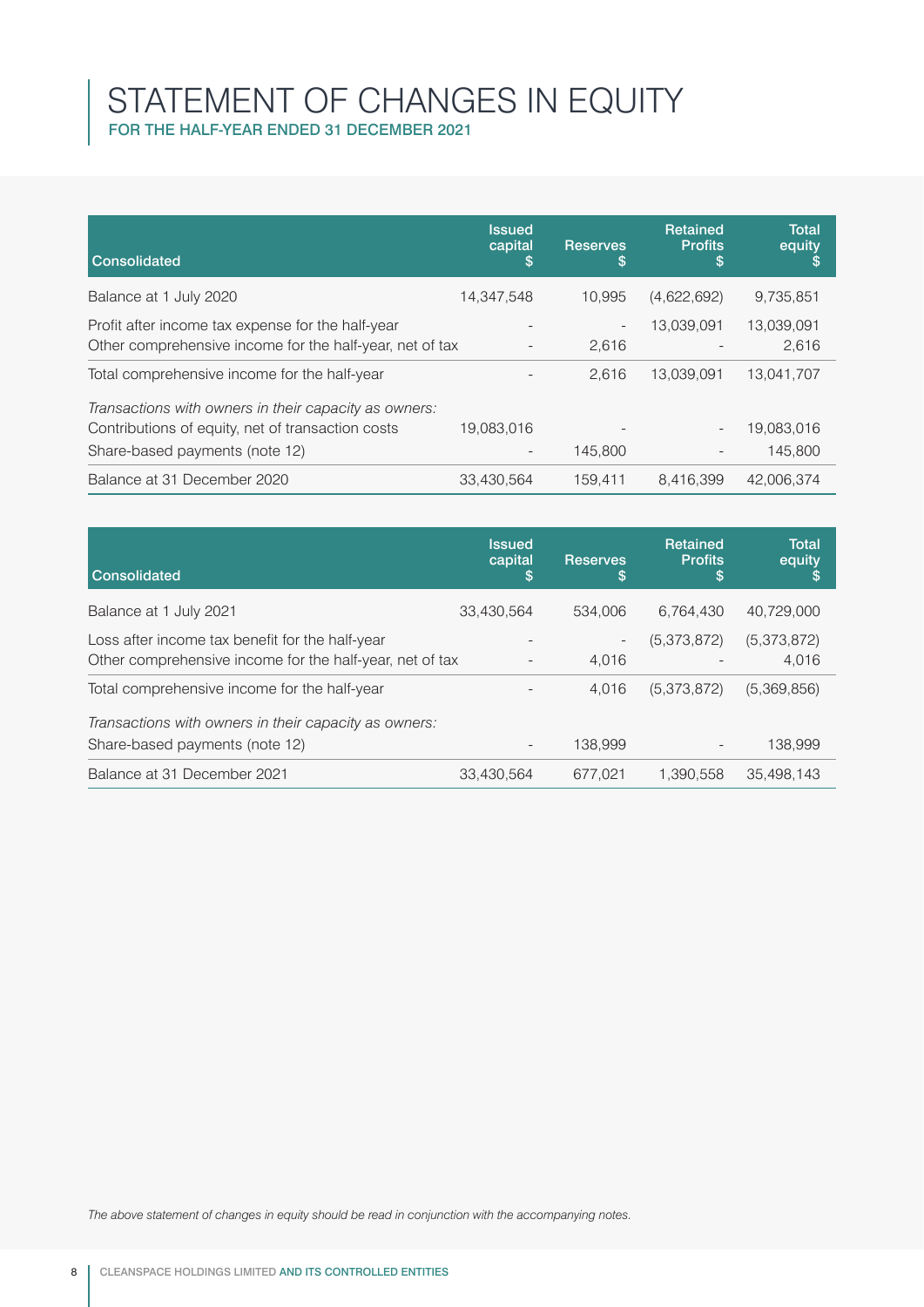# FOR THE HALF-YEAR ENDED 31 DECEMBER 2021 STATEMENT OF CASH FLOWS

|                                                                  | <b>Consolidated</b> |                  |
|------------------------------------------------------------------|---------------------|------------------|
|                                                                  | 31 Dec 2021<br>S    | 31 Dec 2020<br>S |
| Cash flows from operating activities                             |                     |                  |
| Receipts from customers                                          | 6,742,123           | 44,465,232       |
| Payments to suppliers and employees                              | (14,035,012)        | (24, 416, 382)   |
| Other revenue received                                           | 46,703              | 76,632           |
| Interest and other finance costs paid                            | (72, 141)           | (71,086)         |
| Income taxes received (net after research and development grant) | 51,759              | 744,300          |
| Net cash (used in)/from operating activities                     | (7, 266, 568)       | 20,798,696       |
| Cash flows from investing activities                             |                     |                  |
| Purchase of financial assets                                     | (28, 324)           | (453, 453)       |
| Payments for property, plant and equipment                       | (248, 375)          | (1, 178, 486)    |
| Net cash used in investing activities                            | (276, 699)          | (1,631,939)      |
| Cash flows from financing activities                             |                     |                  |
| Proceeds from issue of shares                                    |                     | 19,083,016       |
| Repayment of borrowings                                          |                     | (2,345,046)      |
| Net payment of lease liabilities                                 | (202, 733)          | (218, 793)       |
| Net cash (used in)/from financing activities                     | (202, 733)          | 16,519,177       |
| Net (decrease)/increase in cash and cash equivalents             | (7,746,000)         | 35,685,934       |
| Cash and cash equivalents at the beginning of the financial year | 22,207,104          | 6,744,311        |
| Effect of exchange rate changes on cash and cash equivalents     | 4,016               | 2,616            |
| Cash and cash equivalents at the end of the financial year       | 14,465,120          | 42,432,861       |

*The above statement of cash flows should be read in conjunction with the accompanying notes.*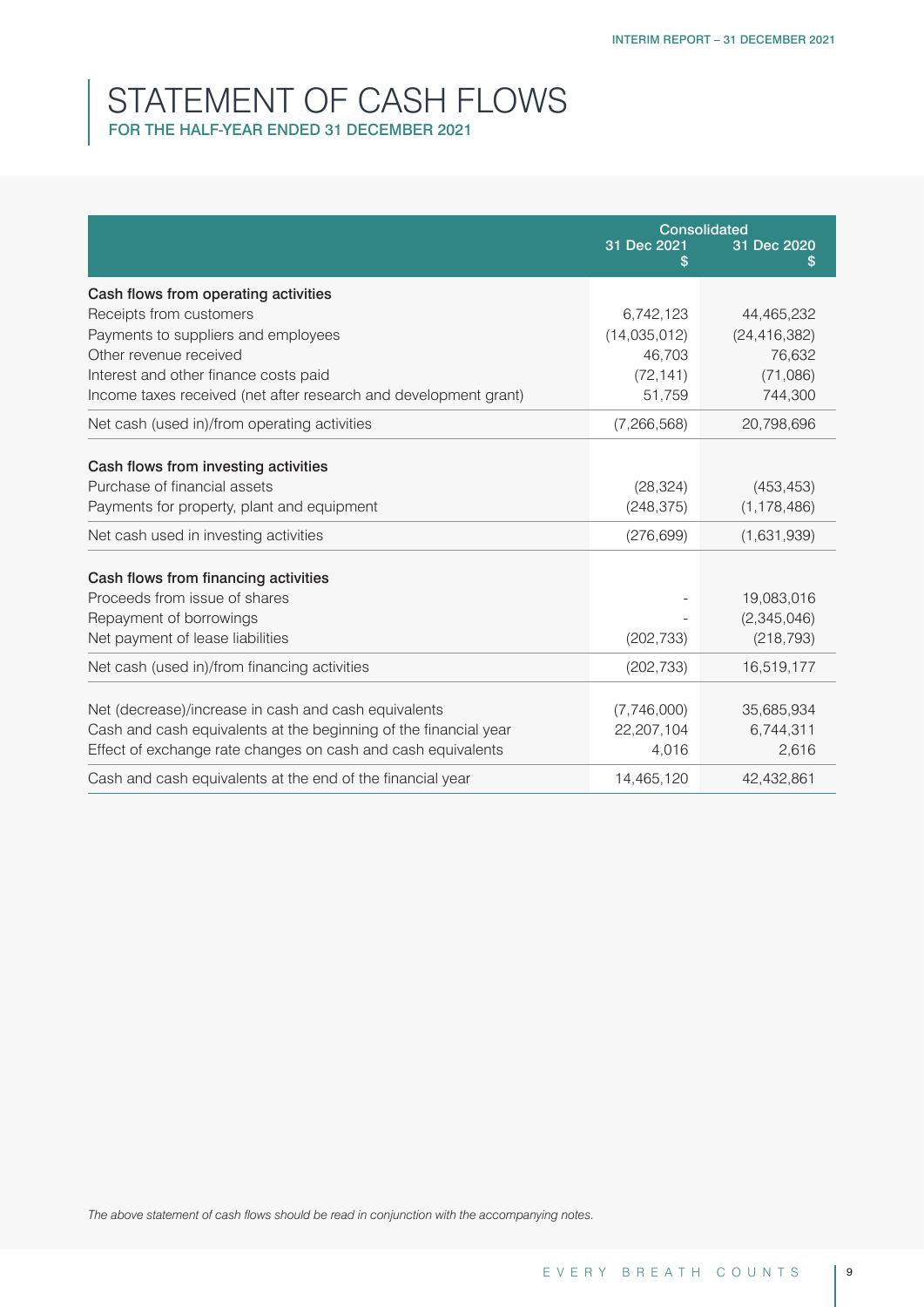### NOTE 1. SIGNIFICANT ACCOUNTING POLICIES

These general purpose financial statements for the interim half-year reporting period ended 31 December 2021 have been prepared in accordance with Australian Accounting Standard AASB 134 'Interim Financial Reporting' and the *Corporations Act 2001*, as appropriate for for-profit oriented entities. Compliance with AASB 134 ensures compliance with International Financial Reporting Standard IAS 34 'Interim Financial Reporting'.

These general purpose financial statements do not include all the notes of the type normally included in annual financial statements. Accordingly, these financial statements are to be read in conjunction with the annual report for the year ended 30 June 2021 and any public announcements made by the Company during the interim reporting period in accordance with the continuous disclosure requirements of the *Corporations Act 2001*.

The principal accounting policies adopted are consistent with those of the previous financial year and corresponding interim reporting period, unless otherwise stated.

#### **New or amended Accounting Standards and Interpretations adopted**

The consolidated entity has adopted all of the new or amended Accounting Standards and Interpretations issued by the Australian Accounting Standards Board ('AASB') that are mandatory for the current reporting period.

Any new or amended Accounting Standards or Interpretations that are not yet mandatory have not been early adopted.

|                                                                                                         | 31 Dec 2021<br>S | Consolidated<br>31 Dec 2020<br>S |
|---------------------------------------------------------------------------------------------------------|------------------|----------------------------------|
| <b>NOTE 2. REVENUE</b>                                                                                  |                  |                                  |
| Disaggregation of revenue<br>The disaggregation of revenue from contracts with customers is as follows: |                  |                                  |
| Major product lines                                                                                     |                  |                                  |
| Respirators revenue                                                                                     | 3,082,136        | 20,290,461                       |
| Consumables, accessories and other revenue                                                              | 3,956,684        | 19,406,666                       |
|                                                                                                         | 7,038,820        | 39,697,127                       |
| Timing of revenue recognition                                                                           |                  |                                  |
| At a point in time                                                                                      | 7,038,820        | 39,697,127                       |

The Company has two main types of revenue:

- (1) *Respirator revenues:* reflects sales of the respirator units only; and
- (2) *Consumables, accessories and other revenues:* reflects all other sales revenue and revenue adjustments. This is substantially related to the sales of accessories and consumable items, including masks, filters and docking stations. It also includes service income, freight income and deductions for customer rebates and payment incentives.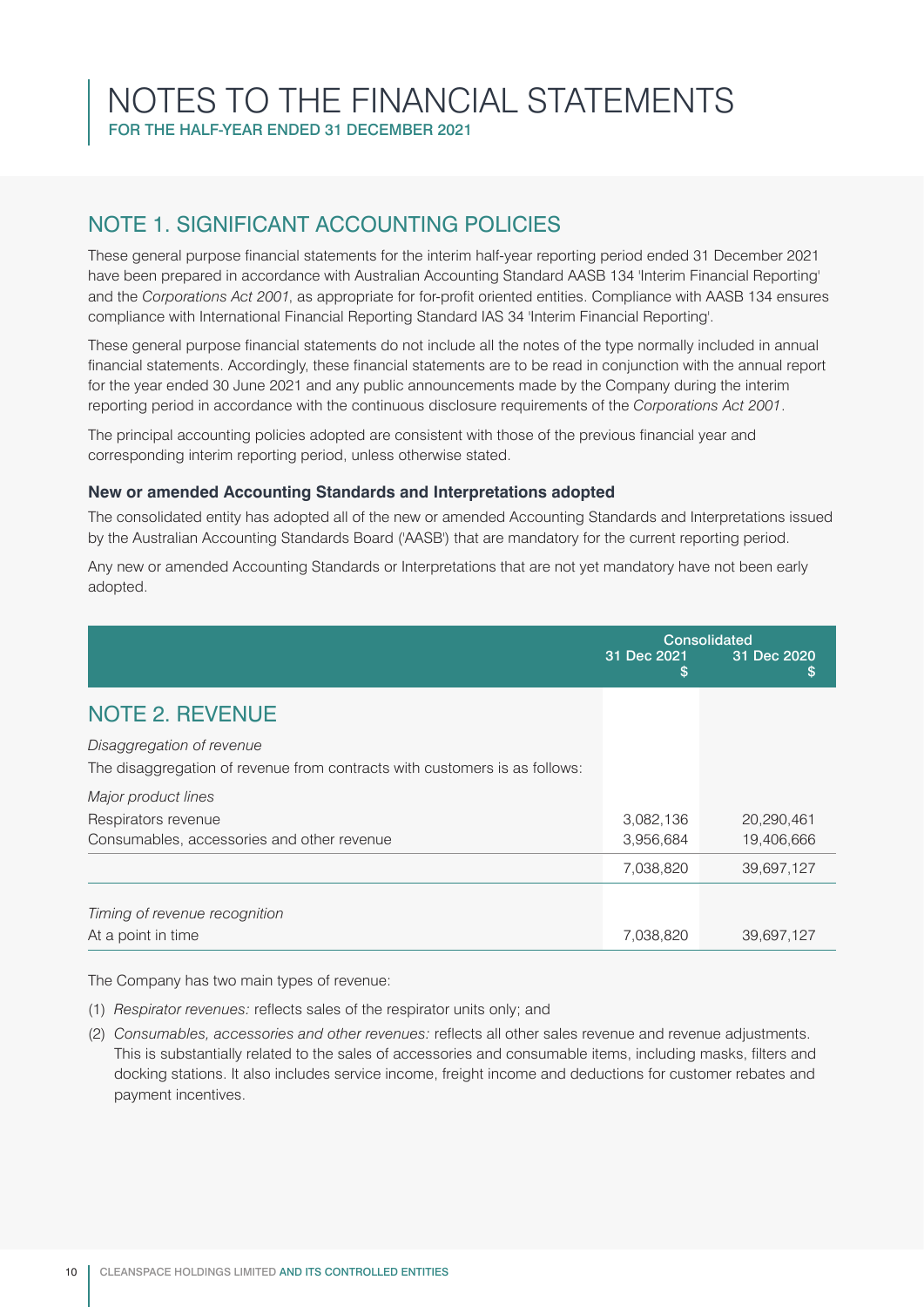### NOTE 2. REVENUE (CONT.)

#### **Segment information**

For the purposes of the internal reporting to the chief operating decision makers, business activities, performances and any associated assets and liabilities are viewed as a consolidated group.

|                   |                  | <b>Consolidated</b> |  |
|-------------------|------------------|---------------------|--|
|                   | 31 Dec 2021<br>S | 31 Dec 2020<br>\$   |  |
| Revenue by region |                  |                     |  |
| North America     | 1,334,663        | 19,596,315          |  |
| Europe and UK     | 1,805,848        | 7,304,382           |  |
| Rest of the world | 3,898,309        | 12,796,430          |  |
|                   | 7,038,820        | 39,697,127          |  |

### NOTE 3. OTHER INCOME

| Government grants      | -     | 50,000  |
|------------------------|-------|---------|
| Other income/(expense) | 8.600 | (2,989) |
| Other income           | 8.600 | 47.011  |

### NOTE 4. EMPLOYEE BENEFITS & STAFF RELATED EXPENSES

| Total employee benefits and staff related expenses (a) | 6,480,351 | 5,807,732 |
|--------------------------------------------------------|-----------|-----------|
|                                                        |           |           |

(a) An additional \$450,299 (2020: \$1,227,482) of employment expenses are included in costs of sales.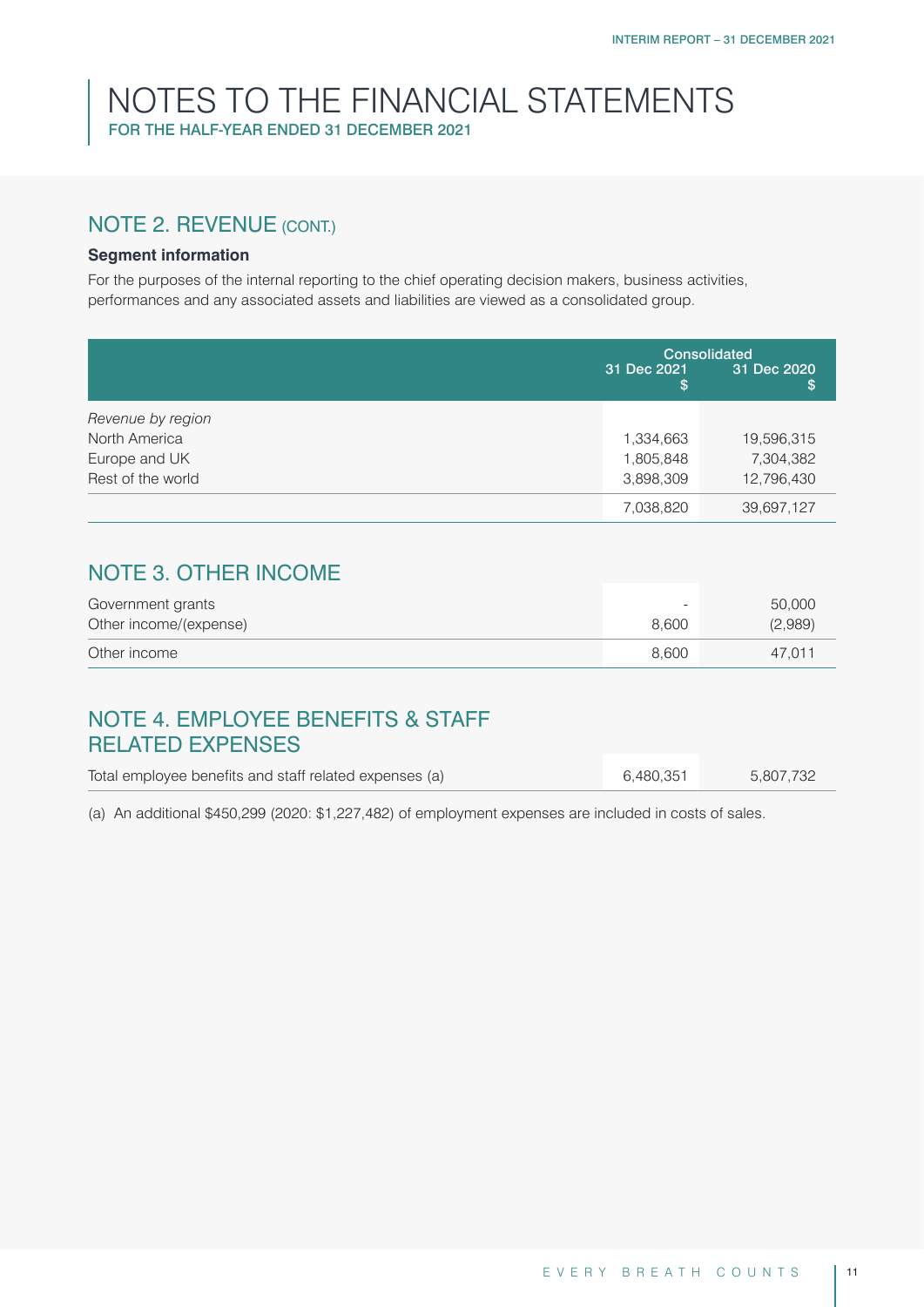|                                                                                 |                  | Consolidated     |  |
|---------------------------------------------------------------------------------|------------------|------------------|--|
|                                                                                 | 31 Dec 2021<br>S | 31 Dec 2020<br>S |  |
| NOTE 5. INCOME TAX (BENEFIT)/EXPENSE                                            |                  |                  |  |
| Income tax (benefit)/expense                                                    |                  |                  |  |
| Current tax                                                                     | (2,460,879)      | 5,779,551        |  |
| Deferred tax                                                                    | 460,395          | (447, 896)       |  |
| Adjustment recognised for prior periods                                         |                  | 11,811           |  |
| Aggregate income tax (benefit)/expense                                          | (2,000,484)      | 5,343,466        |  |
|                                                                                 |                  |                  |  |
| Numerical reconciliation of income tax expense and tax at the statutory rate    |                  |                  |  |
| (Loss)/profit before income tax expense                                         | (7, 374, 356)    | 18,382,557       |  |
| Tax at the statutory tax rate of 25% (2020: 30%)                                | (1,843,389)      | 5,514,767        |  |
| Tax effect amounts which are not deductible/(taxable) in calculating            |                  |                  |  |
| taxable income:                                                                 |                  |                  |  |
| R&D tax incentive                                                               | (650, 761)       | (454, 169)       |  |
| Permanent differences - R&D Expense                                             | 374,001          | 353,898          |  |
| Permanent differences - Other                                                   | 21,169           | (1, 453)         |  |
|                                                                                 | (2,098,980)      | 5,413,043        |  |
| Under provision of income tax in the prior year                                 |                  | 11,811           |  |
| Change in provision of income tax as a result of a change in statutory tax rate | 101,783          | (79, 204)        |  |
| Impact of rates of foreign subsidiaries                                         | (3, 287)         | (2, 184)         |  |
| Income tax (benefit)/expense                                                    | (2,000,484)      | 5,343,466        |  |

|                                         | Consolidated      |                  |  |
|-----------------------------------------|-------------------|------------------|--|
|                                         | 31 Dec 2021<br>'S | 30 Jun 2021<br>S |  |
| <b>NOTE 6. FINANCIAL ASSETS</b>         |                   |                  |  |
| Current assets                          |                   |                  |  |
| Financial assets held at amortised cost | 16,062,592        | 16,034,268       |  |

Financial assets held at amortised cost consist of term deposits held with Australian banks.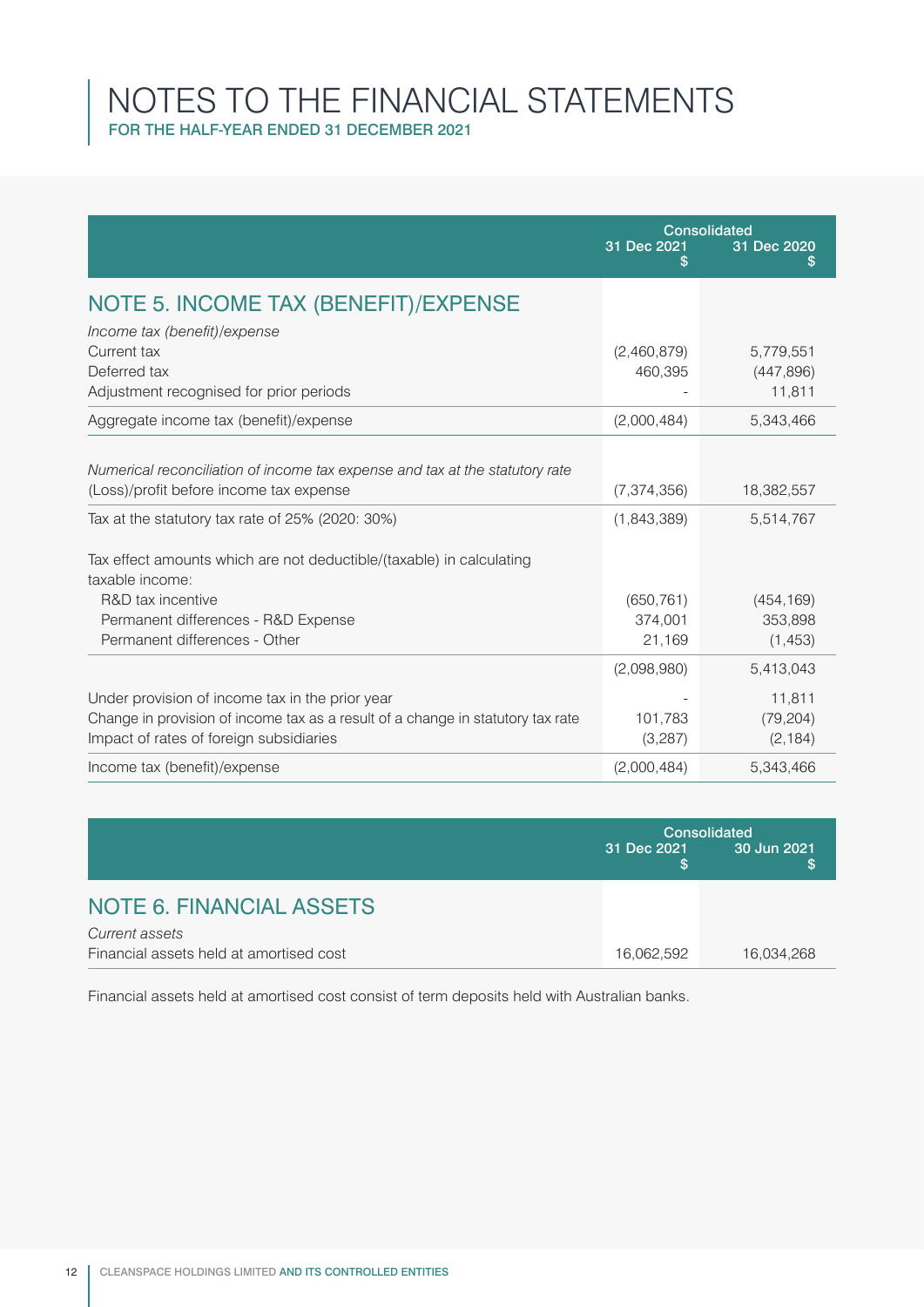|                                                            | 31 Dec 2021<br>S        | <b>Consolidated</b><br>30 Jun 2021<br>S |
|------------------------------------------------------------|-------------------------|-----------------------------------------|
| <b>NOTE 7. INVENTORIES</b>                                 |                         |                                         |
| Raw materials - at cost<br>Less: Provision for impairment  | 4,303,683<br>(728, 492) | 4,578,380<br>(661, 126)                 |
|                                                            | 3,575,191               | 3,917,254                               |
| Finished goods - at cost<br>Less: Provision for impairment | 863,311<br>(135, 336)   | 782,921<br>(90, 233)                    |
|                                                            | 727,975                 | 692,688                                 |
| Work in progress - at cost<br>Goods in transit - at cost   | 95,615<br>4,337         |                                         |
|                                                            | 4,403,118               | 4,609,942                               |

Impairment expenses related to inventory are included in Cost of sales in the statement of profit or loss.

### NOTE 8. RIGHT-OF-USE ASSETS

|                                   | 1.705.256 | 1.943.305 |
|-----------------------------------|-----------|-----------|
| Less: Accumulated depreciation    | (620.208) | (439.459) |
| Land and buildings - right-of-use | 2.325.464 | 2.382.764 |
| Non-current assets                |           |           |

The consolidated entity leases land and buildings for its offices and production facility in St Leonards, Sydney Australia. The agreements (a lease and sublease) are for a term of 5 years (to August 2025), with options to extend. The leases have various escalation clauses. On renewal, the leases are to be on the same general terms.

In line with the requirements of AASB 16 Leases, the right-of-use asset has been depreciated during the period and the lease payments have been allocated between the lease liability and finance costs.

### NOTE 9. BORROWINGS

| Current liabilities<br>Loan from NSW Health Administration Corporation<br>Finance lease | 2,412,078<br>8.717 | 2,372,877<br>11.466 |
|-----------------------------------------------------------------------------------------|--------------------|---------------------|
|                                                                                         | 2,420,795          | 2,384,343           |
| Non-current liabilities<br>Finance lease                                                |                    | 2.932               |

### **Loan from NSW Health Administration Corporation**

The Company entered into a funding agreement with NSW Health Administration Corporation in September 2019. The funding is to be used solely for the aim to improve the adoption of an innovative re-usable respirator in acute care settings.

The Company is not required to make any repayments of the loan until the project has achieved commercial success. The project is expected to achieve commercial success during 2022. The applicable interest rate for the loan is calculated by using the annual Consumer Price Index (CPI).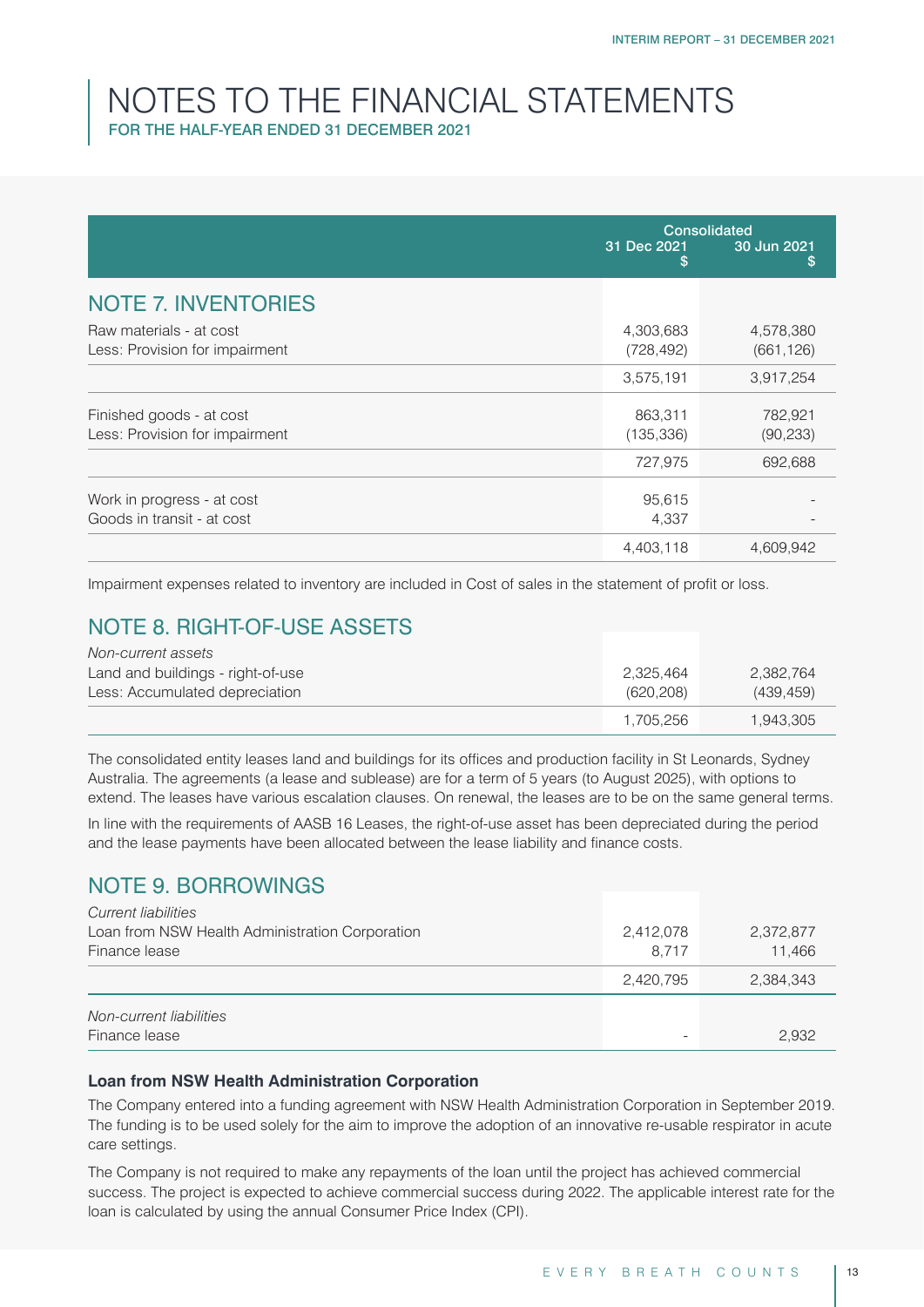|                                            | <b>Consolidated</b><br>30 Jun 2021<br>31 Dec 2021<br>۱\$,<br>\$ |           |  |
|--------------------------------------------|-----------------------------------------------------------------|-----------|--|
| <b>NOTE 10. LEASE LIABILITIES</b>          |                                                                 |           |  |
| Current liabilities<br>Lease liability     | 413,438                                                         | 396,733   |  |
| Non-current liabilities<br>Lease liability | 1,384,858                                                       | 1,598,615 |  |

### NOTE 11. ISSUED CAPITAL

### **Ordinary shares**

Ordinary shares are classified as equity. Incremental costs directly attributable to the issue of ordinary shares and share options are recognised as a deduction from equity, net of any tax effects. There were no changes to ordinary shares during the period.

|                              | Consolidated                 |                              |             |                   |
|------------------------------|------------------------------|------------------------------|-------------|-------------------|
|                              | 31 Dec 2021<br><b>Shares</b> | 30 Jun 2021<br><b>Shares</b> | 31 Dec 2021 | 30 Jun 2021<br>£. |
| Ordinary shares - fully paid | 77.019.523                   | 77.019.523                   | 33.430.564  | 33.430.564        |

### NOTE 12. SHARE BASED PAYMENTS

|                 | <b>Number</b><br>of options<br>31 Dec 2021 | S<br>31 Dec 2021 | <b>Number</b><br>of options<br>30 Jun 2021 | 30 Jun 2021 |
|-----------------|--------------------------------------------|------------------|--------------------------------------------|-------------|
| Options reserve | 1.383.790                                  | \$662,443        | 783.790                                    | \$523,444   |

For the six months ended 31 December 2021, the Group has recognised share based payments expense in the statement of profit or loss of \$138,999 (31 December 2020: \$145,800).

Set out below are summaries of options granted:

| 31 Dec 2021<br>Recipient | Grant<br>date | <b>Expiry</b><br>date | <b>Exercise</b><br>price | <b>Balance</b><br>at the<br>start of the<br>half-year | Granted                  | <b>Exercised</b> | Expired/<br>forfeited/<br>other | <b>Balance</b><br>at the<br>end of the<br>half-year |
|--------------------------|---------------|-----------------------|--------------------------|-------------------------------------------------------|--------------------------|------------------|---------------------------------|-----------------------------------------------------|
| Employees                | 22/10/2020    | 22/10/2025            | \$4.41                   | 444.169                                               | $\overline{\phantom{a}}$ |                  | $\overline{\phantom{0}}$        | 444.169                                             |
| <b>NEDs</b>              | 22/10/2020    | 22/10/2025            | \$4.41                   | 339.621                                               | $\qquad \qquad -$        | -                | $\overline{\phantom{0}}$        | 339.621                                             |
| <b>NED</b>               | 29/11/2021    | 18/01/2025            | \$2.18                   | $\overline{\phantom{0}}$                              | 600,000                  |                  | $\overline{\phantom{0}}$        | 600,000                                             |
|                          |               |                       |                          | 783.790                                               | 600,000                  |                  |                                 | 1,383,790                                           |

On 29 November 2021, 600,000 options were granted to a Non Executive Director (NED) for nil consideration at an exercise price of \$2.18. 200,000 options have a vesting date of 18 October 2022, 200,000 have a vesting date of 18 October 2023 and 200,000 have a vesting date 18 October 2024.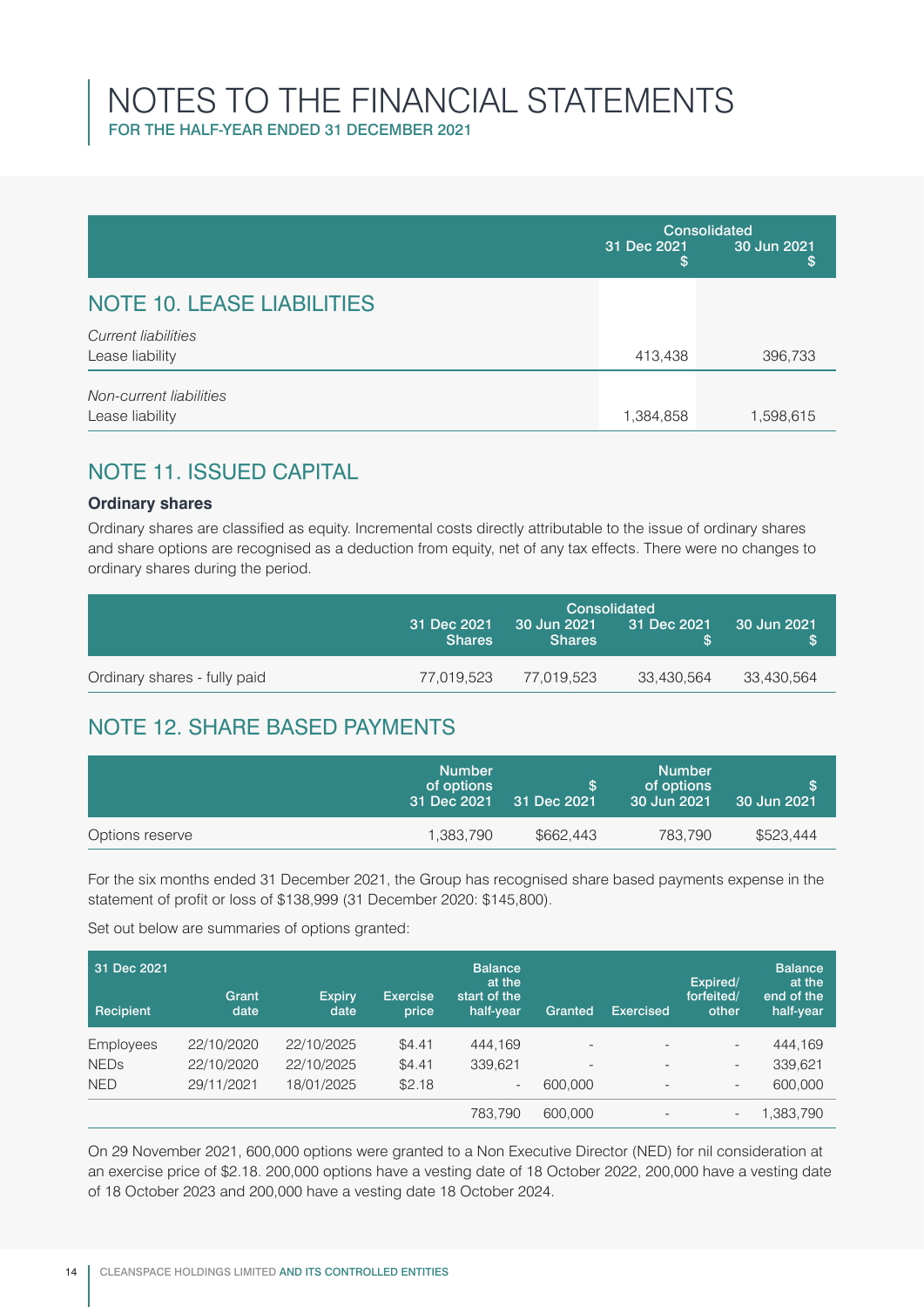### NOTE 13. DIVIDENDS

There were no dividends paid, recommended or declared during the current or previous financial half-year.

### NOTE 14. CONTINGENCIES

At balance date, bank guarantees were supported by security deposit guarantees, for which no liabilities have been recorded in the financial statements. Total bank guarantees of the consolidated entity at 31 December 2021 were \$406,768 (30 June 2021: \$406,768).

|                                                                             | <b>Consolidated</b> |                  |  |
|-----------------------------------------------------------------------------|---------------------|------------------|--|
|                                                                             | 31 Dec 2021<br>S    | 30 Jun 2021<br>S |  |
| <b>NOTE 15, COMMITMENTS</b>                                                 |                     |                  |  |
| Capital commitments                                                         |                     |                  |  |
| Leasehold improvements                                                      | 173,973             |                  |  |
| Plant and equipment                                                         | 27,533              |                  |  |
|                                                                             | 201,506             |                  |  |
| Committed at the reporting date but not recognised as liabilities, payable: |                     |                  |  |
| Within one year                                                             | 201,506             |                  |  |

### NOTE 16. RELATED PARTY TRANSACTIONS

#### **Parent entity**

CleanSpace Holdings Limited is the parent entity.

### **Subsidiaries**

Interests in subsidiaries are set out in note 17.

#### **Transactions with related parties**

During the period the Group has not entered into any material contracts involving related parties or Directors' interests. No amounts owed by related parties have been written off or forgiven during the period.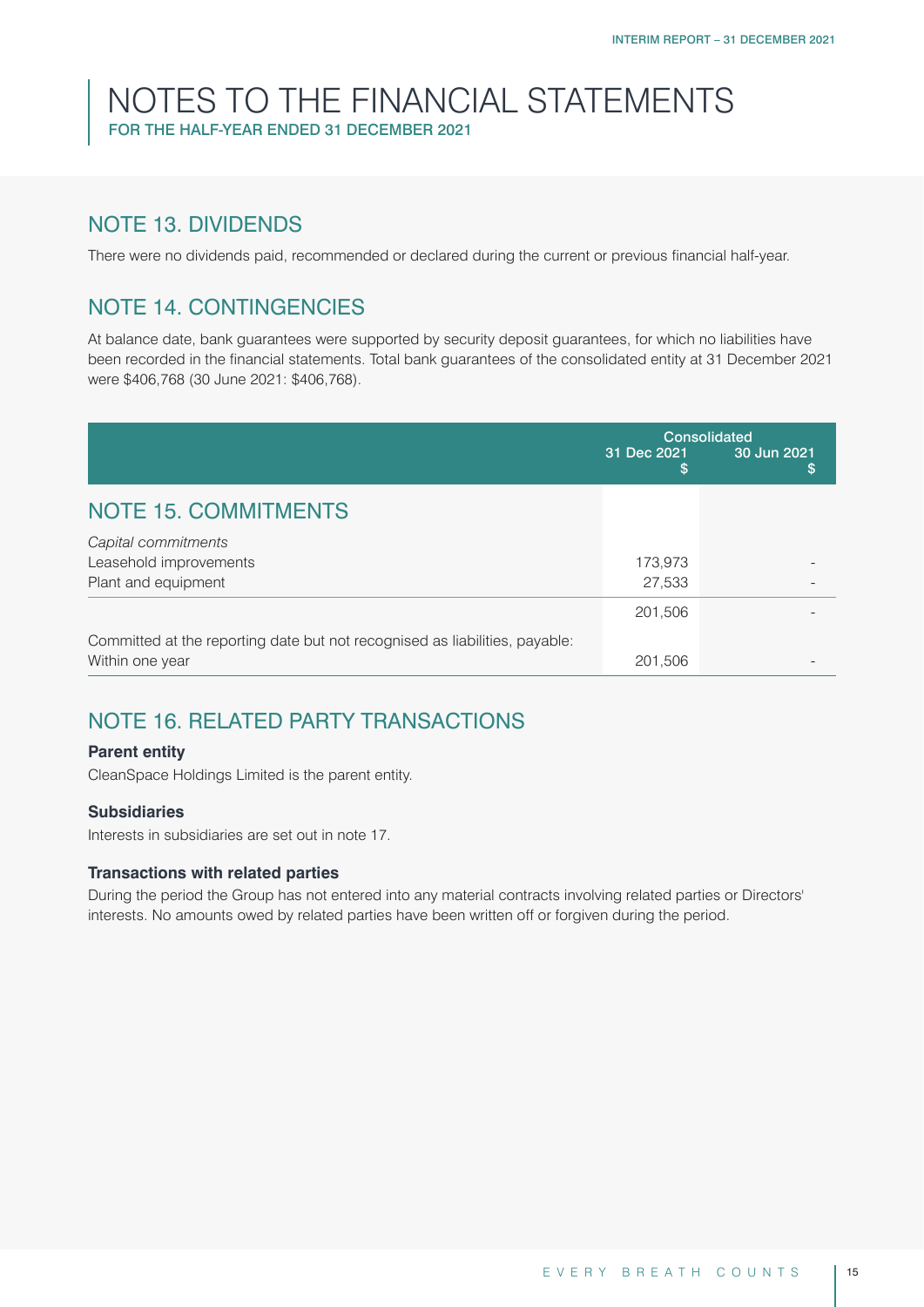### NOTE 17. INTERESTS IN SUBSIDIARIES

The consolidated financial statements incorporate the assets, liabilities and results of the following subsidiaries in accordance with the accounting policy described in note 1:

| l Name                                  | Principal place of business /<br>Country of incorporation | <b>Ownership interest</b><br>31 Dec 2021<br>% | 30 Jun 2021<br>%         |
|-----------------------------------------|-----------------------------------------------------------|-----------------------------------------------|--------------------------|
| CleanSpace IP Pty Ltd                   | Australia                                                 | 100                                           | 100                      |
| CleanSpace Technology Pty Ltd           | Australia                                                 | 100                                           | 100                      |
| CleanSpace Americas, Inc.               | USA                                                       | 100                                           | 100                      |
| CleanSpace Technology Singapore Pte Ltd | Singapore                                                 | 100                                           | 100                      |
| CleanSpace NZ Limited                   | New Zealand                                               | 100                                           | $\overline{\phantom{a}}$ |
| CleanSpace Netherlands B.V.             | <b>Netherlands</b>                                        | 100                                           | $\overline{\phantom{a}}$ |

### NOTE 18. EVENTS AFTER THE REPORTING PERIOD

The impact of the COVID-19 pandemic on both local and global economies is ongoing and the situation is continually evolving. This creates an uncertain trading environment for the Group and it is not practical to estimate the potential impact, positive or negative after the reporting date.

No other matter or circumstance has arisen since 31 December 2021 that has significantly affected, or may significantly affect the consolidated entity's operations, the results of those operations, or the consolidated entity's state of affairs in future financial years.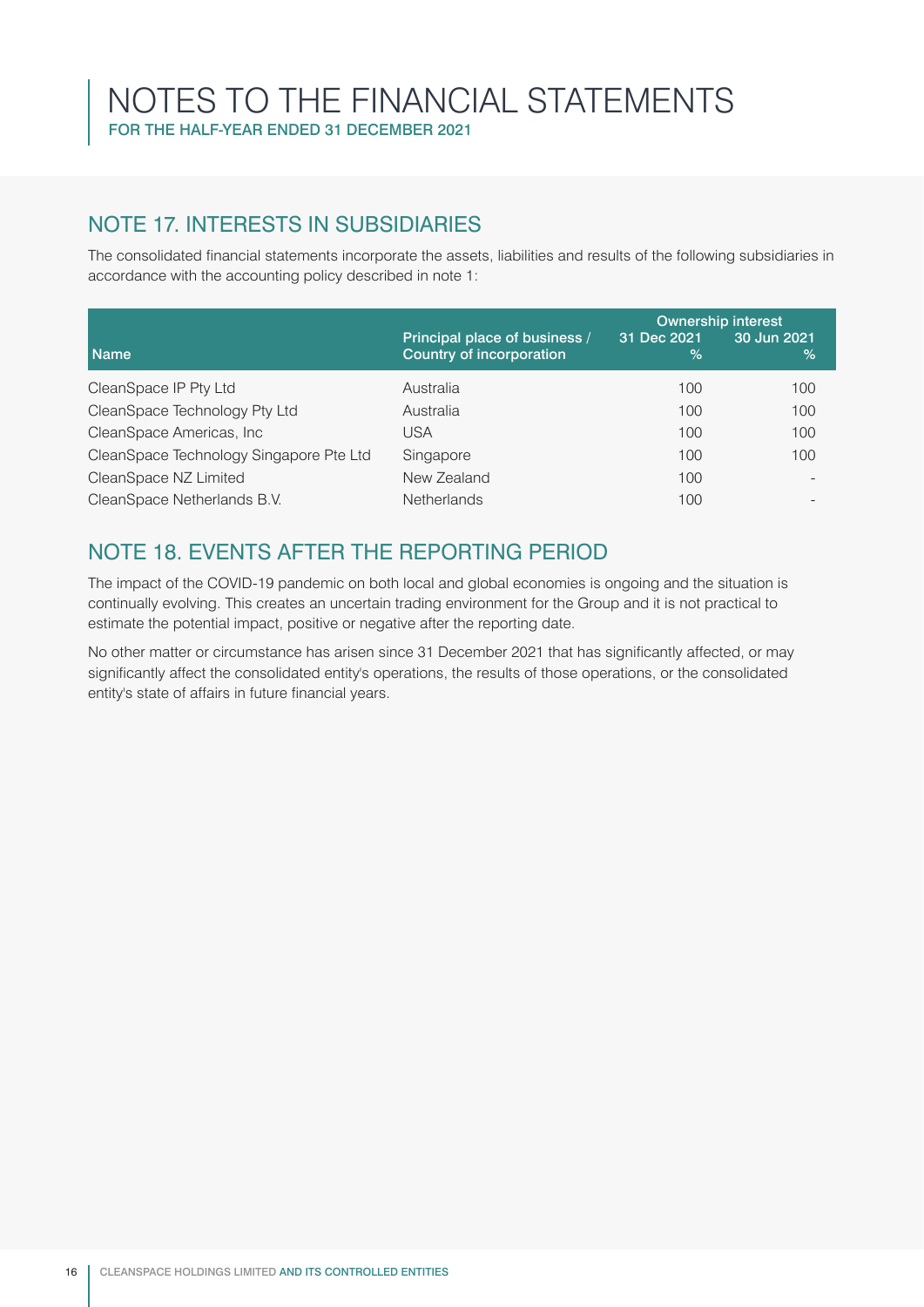# FOR THE HALF-YEAR ENDED 31 DECEMBER 2021 DIRECTORS' DECLARATION

In the Directors' opinion:

- n the attached financial statements and notes comply with the *Corporations Act 2001*, Australian Accounting Standard AASB 134 'Interim Financial Reporting', the *Corporations Regulations 2001* and other mandatory professional reporting requirements;
- the attached financial statements and notes give a true and fair view of the consolidated entity's financial position as at 31 December 2021 and of its performance for the financial half-year ended on that date; and
- there are reasonable grounds to believe that the Company will be able to pay its debts as and when they become due and payable.

Signed in accordance with a resolution of Directors made pursuant to section 303(5)(a) of the *Corporations Act 2001.*

On behalf of the Directors

Valley Ì

Bruce Rathie 25 February 2022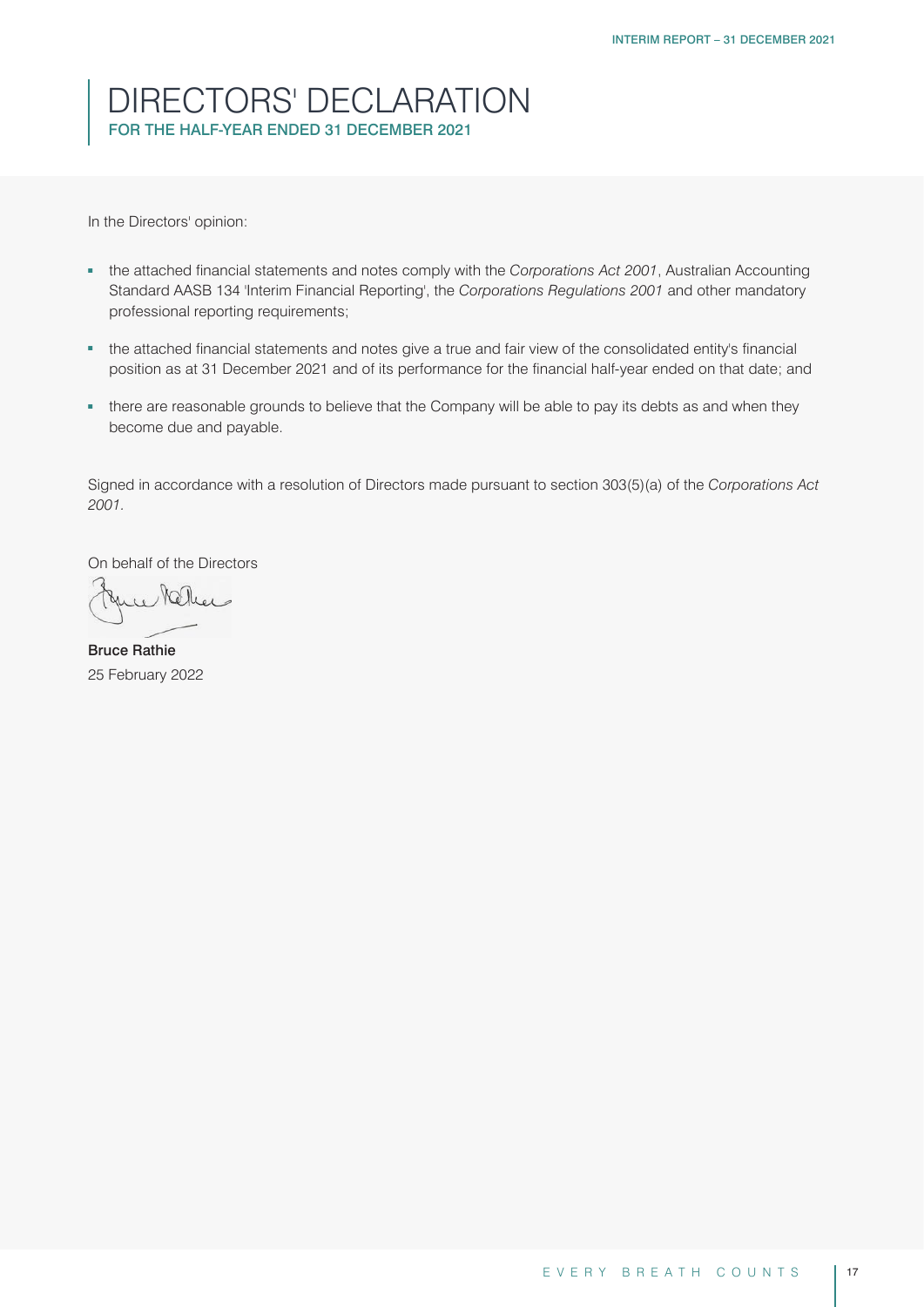# FOR THE HALF-YEAR ENDED 31 DECEMBER 2021 INDEPENDENT AUDITOR'S REVIEW REPORT



### INDEPENDENT AUDITOR'S REVIEW REPORT

### TO THE MEMBERS OF CLEANSPACE HOLDINGS LIMITED

#### the consolidated statement of profits and other comprehensive income, consolidated statement of profits and ot<br>The Members of the Members of Cleanseal and the members of consolidated statement of the members of the member changes in the statement of cash flows for the half-year ended on the half-year ended on the half-year ended on that date, and the half-year ended on the half-year ended on the half-year ended on the half-year ended on the Report on the Half-Year Financial Report

We have reviewed the accompanying half-year financial report of CleanSpace Holdings Limited (the the consolidated statement of profit or loss and other comprehensive income, consolidated statement of the consolidated statement of  $B_{\rm BH}$  and the concelled on the secret of an audit company matter of any matter of any matter of any matter of  $\epsilon$  $t$  that the bondom control report of  $\epsilon$  is not in accordance the Corporation and  $\epsilon$  corporations of  $\epsilon$  in a corporations of  $\epsilon$  in a corporations of  $\epsilon$  in a corporations of  $\epsilon$  in a corporations of  $\epsilon$  in a co year's end or from time to time during the financial half-year.<br>' changes in equity and consolidated statement of cash flows for the half-year ended on that date, a statement of accounting policies, other selected explanatory notes, and the directors' declaration of the Company and the consolidated entity comprising the Company and the entities it controlled at the half-Company), which comprises the consolidated statement of financial position as at 31 December 2021, and

#### $\alpha$  true and fair view of the consolidated entity  $\alpha$  at  $31$  December 2021, and 31 December 2021, and 31 December 2021, and 31 December 2021, and 31 December 2021, and 31 December 2021, and 31 December 2021, and 31 Dec  $\mathcal{C}$  company and the consolidated entity company and the entities it controlled at the entities it controlled at the half- $\blacksquare$ Conclusion

Based on our review, which is not an audit, we have not become aware of any matter that makes us believe that the half-year financial report of CleanSpace Holdings Limited is not in accordance with the Corporations<br>Act 2004 including: domy. Act 2001 including: which is not an audit, we have not believe aware of any matter that makes us believe aware of any matter that makes us believes us believes us believes us believes us believes us believes us believes us

- giving a true and fair view of the consolidated entity s imancial position<br>of its financial performance for the half-year ended on that date; and (a)  $\;$  giving a true and fair view of the consolidated entity's financial position as at 31 December 2021, and
- $S_{\text{C}}$  complying with the Australian Accounting Standard AASB 134 Interim Einancial Penorting and the 2001. In accordance with the Corporations Act 2001, with the directors of the directors of the Company and the Company and the Company and the Company and the Company and the Company and the Company and the Company and the Auditor's Independence Declaration. (a) giving a true and fair view of the consolidated entity's financial position as at 31 December 2021, and (b) complying with the Australian Accounting Standard AASB 134 *Interim Financial Reporting* and the Corporations Regulations 2001.

### Independence

2001. In accordance with the Corporations Act 2001, we have given the directors of the Company a written Auditor's Independence Declaration. Regulations 2001 and for such internal control as the directors determine is necessary to enable the In conducting our review, we have complied with the independence requirements of the Corporations Act

#### tors' Responsibility for the Half-Year Financial Report Directors' Responsibility for the Half-Year Financial Report

The directors of the Company are responsible for the preparation of the half-year financial report that gives<br> Regulations 2001 and for such internal control as the directors determine is necessary to enable the preparation of the half-year financial report that is free from material misstatement, whether due to fraud or  $\mathcal{R}$ egulations 2001 and for such internal control as the directors determine is necessary to enable the directors determine is necessary to enable the directors determine is necessary to enable the directors of the di a true and fair view in accordance with the Australian Accounting Standards and the Corporations error.

PKF (NS) Audit & Assurance Limited Partnership ABN 91 850 861 839

Liability limited by a scheme approved under Professional Standards Legislation

**Sydney** Level 8, 1 O'Connell Street Sydney NSW 2000 Australia GPO Box 5446 Sydney NSW 2001 PO Box 2368 Dangar NSW 2309 p +61 2 8346 6000  $+61283466099$ 

Newcastle 755 Hunter Street Newcastle West NSW 2302 Australia p +61 2 4962 2688 f +61 2 4962 3245

PKF (NS) Audit & Assurance Limited Partnership is a member firm of the PKF International Limited family of separately owned firms and does not accept any responsibility or liability for the actions or inactions of any individual member or correspondent firm or firms.

PKF (NS) Audit & Assurance Limited Partnership is a member firm of the PKF International Limited family of separately owned firms and does not accept any

For our office locations visit www.pkf.com.au

under Professional Standards Legislation

responsibility or liability for the actions or inactions of any individual member or correspondent firm or firms.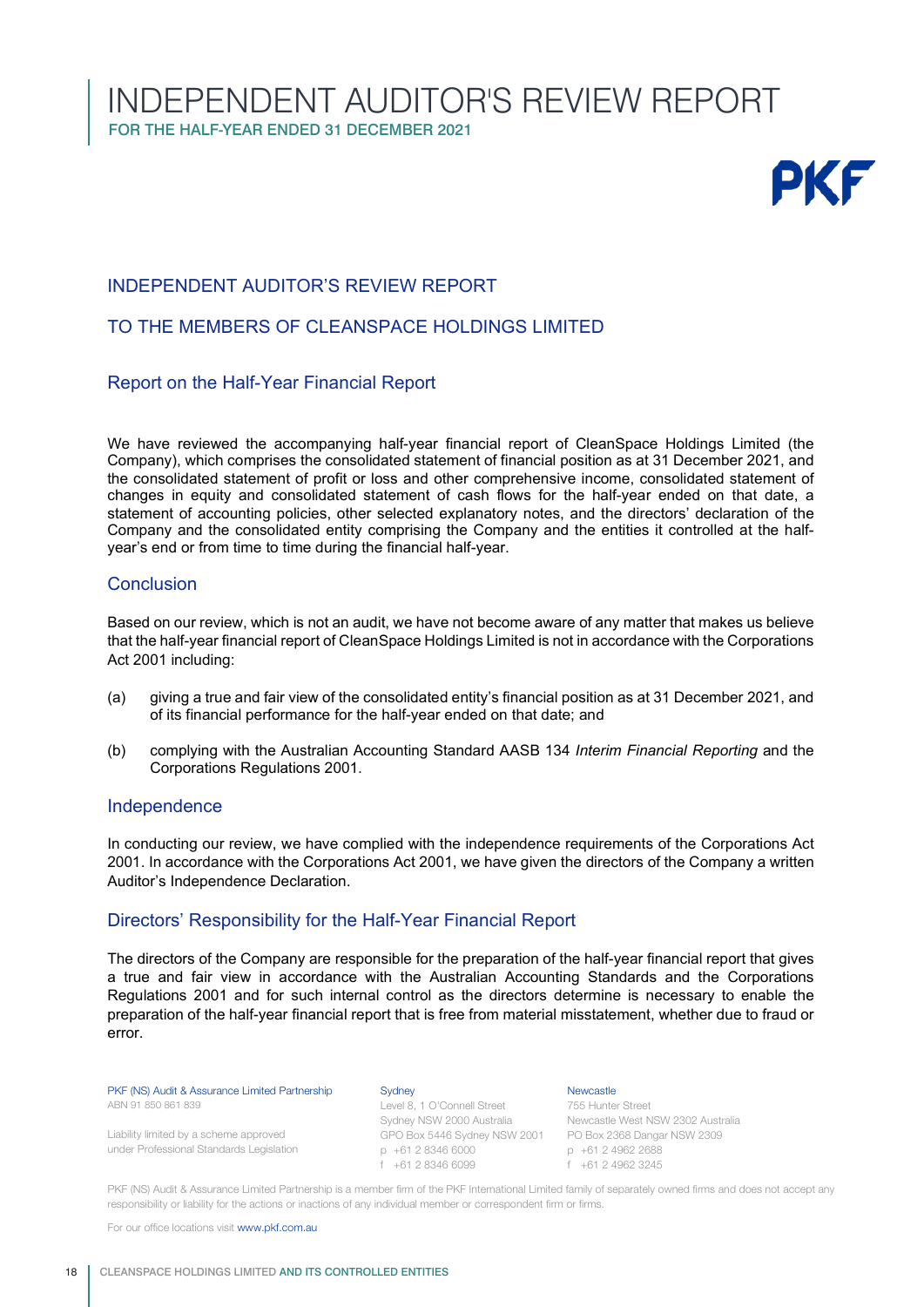# FOR THE HALF-YEAR ENDED 31 DECEMBER 2021 INDEPENDENT AUDITOR'S REVIEW REPORT

PKF

*of a Financial Report Performed by the Independent Auditor of the Entity*, in order to state whether, on the<br>hasia of the ancoral was described and have has an ancora of any matter that makes we halians that the The Total International report to the influence and the componential reception of the consolidated entity's financial position as at 31 December 2021 and its performance for the Financial Reporting and the Corporations Regulations 2001. As the addition of Cleancipace Holdings Our responsibility is to express a conclusion on the half-year financial report based on our review. We conducted our review in accordance with Auditing Standard on Review Engagements ASRE 2410 *Review*  basis of the procedures described, we have become aware of any matter that makes us believe that the half-year financial report is not in accordance with the Corporations Act 2001 including: giving a true and half-year ended on that date, and complying with Australian Accounting Standard AASB 134 *Interim Financial Reporting* and the Corporations Regulations 2001. As the auditor of CleanSpace Holdings annual financial report.

A review of a half-year financial report consists of making enquiries, primarily of persons responsible for financial and accounting matters, and applying analytical and other review procedures. A review is mander and accompanies, and opporting and other comprehensive income, consolidated statement of the consolidated statement of the substantially less in scope than an audit conducted in accordance with Australian Auditing S casolidated in each flow flows find the statement of cash flows for the half-year ended on that date, and consequently does not enable us to obtain assurance that we would become aware of all significant matters statement of accounting policies and the directors of accounting policies, and the directors' declaration of the directors' declaration of the directors' declaration of the directors' declaration of the directors' declarat that might be identified in an audit. Accordingly, we do not express an audit opinion.

PKF

that the half-year financial report of  $C$  cleanSpace Holdings Limited is not in accordance with the Corporations Limited is not in accordance with the Corporations Limited is not in accordance with the Corporations Limit Act 2001 including: **PKF** 

 $\alpha$  true and fair view of the consolidated entity financial position as at 31 December 2021, and 31 December 2021, and 31 December 2021, and 31 December 2021, and 31 December 2021, and 31 December 2021, and 31 December 2  $\overline{a}$ (b) complying with the Australian Accounting Standard AASB 134 *Interim Financial Reporting* and the

SCOTT TOBUTT PARTNER

In conducting our review, we have complied with the independence requirements of the independence requirements of the Corporations Actions Actions Actions Actions Actions Actions Actions Actions Actions Actions Actions Act 2001. In accordance with the Corporations Act 2001, we have given the directors of the Company and Company a written the Company and Company a written the Company and Company a written the Company and Company a written the 25 FEBRUARY 2022 SYDNEY, NSW